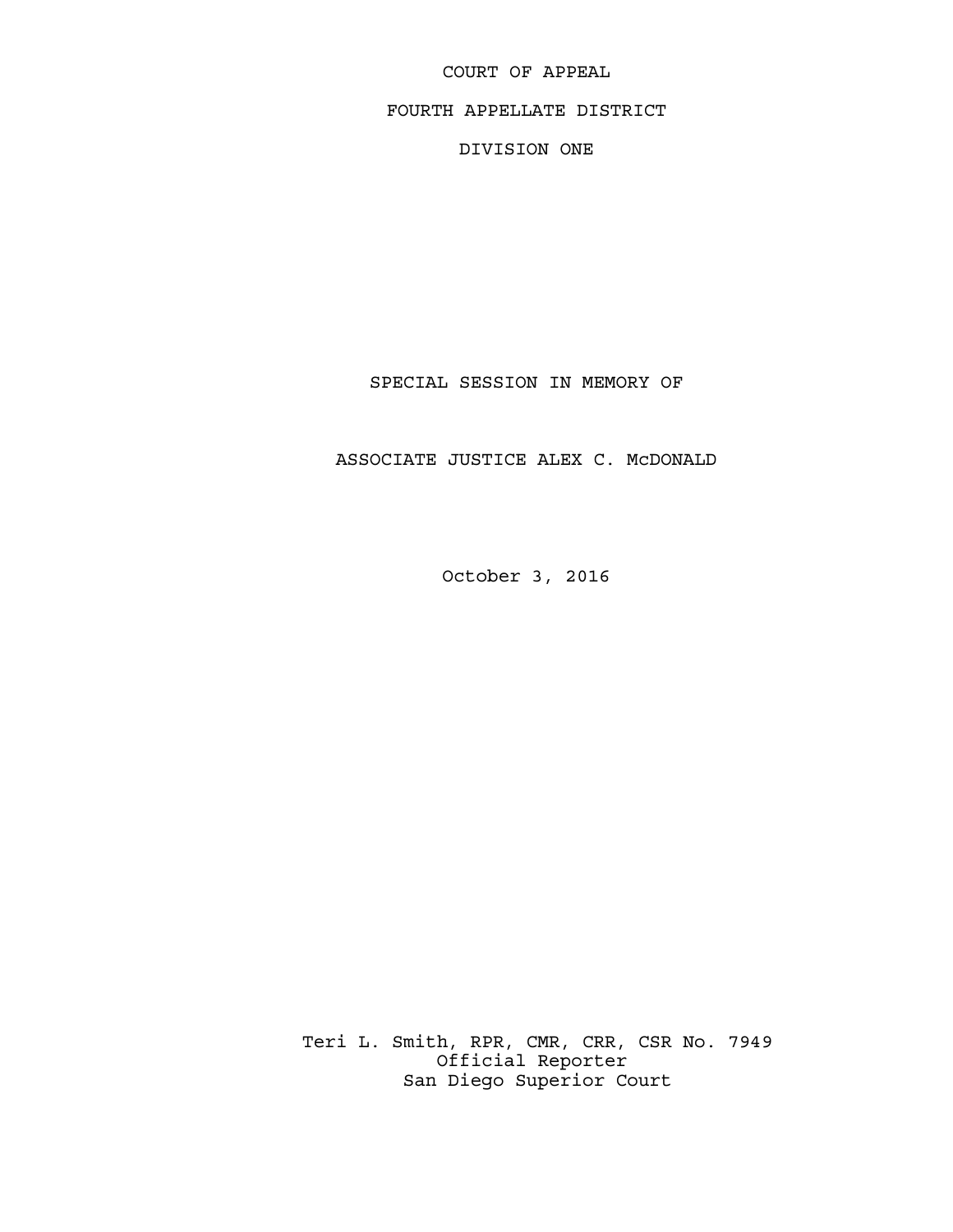**San Diego, California - October 3, 2016 - 4:03 P.M. --000--** OFFICER JEFFERSON: The special session of the Court of Appeal of the State of California, Fourth Appellate District, Division One, honoring the late Associate Justice Alex C. McDonald, is now in session. (The justices enter the courtroom.) OFFICER JEFFERSON: Please be seated. PRESIDING JUSTICE MCCONNELL: Good afternoon. I'm Presiding Justice Judith McConnell, and with me on the bench to my far left are Justice Joan Irion, Justice Judith Haller, Justice Richard Huffman, Justice Patricia Benke, Justice Gilbert Nares, and Justice Terry O'Rourke. And we are in special session today in honor of Associate Justice Alex C. McDonald. Before I begin my remarks, which will be brief, I wanted to introduce a few people who are here who are very important to our court. Retired Justice Howard Wiener is here, Chief Judge Barry Ted Moskowitz of the U.S. District Court is here, Judge Sammartino of the U.S. District Court is here. Is Justice McIntyre here? Oh, Justice McIntyre, how soon we forget. Let's see. We've got Judge Prager is here. He's been sitting on assignment. Did I introduce Judge Bedsworth yet? Judge 1 2 3 4 5 6 7 8 9 10 11 12 13 14 15 16 17 18 19 20 21 22 23 24 25 26 27 28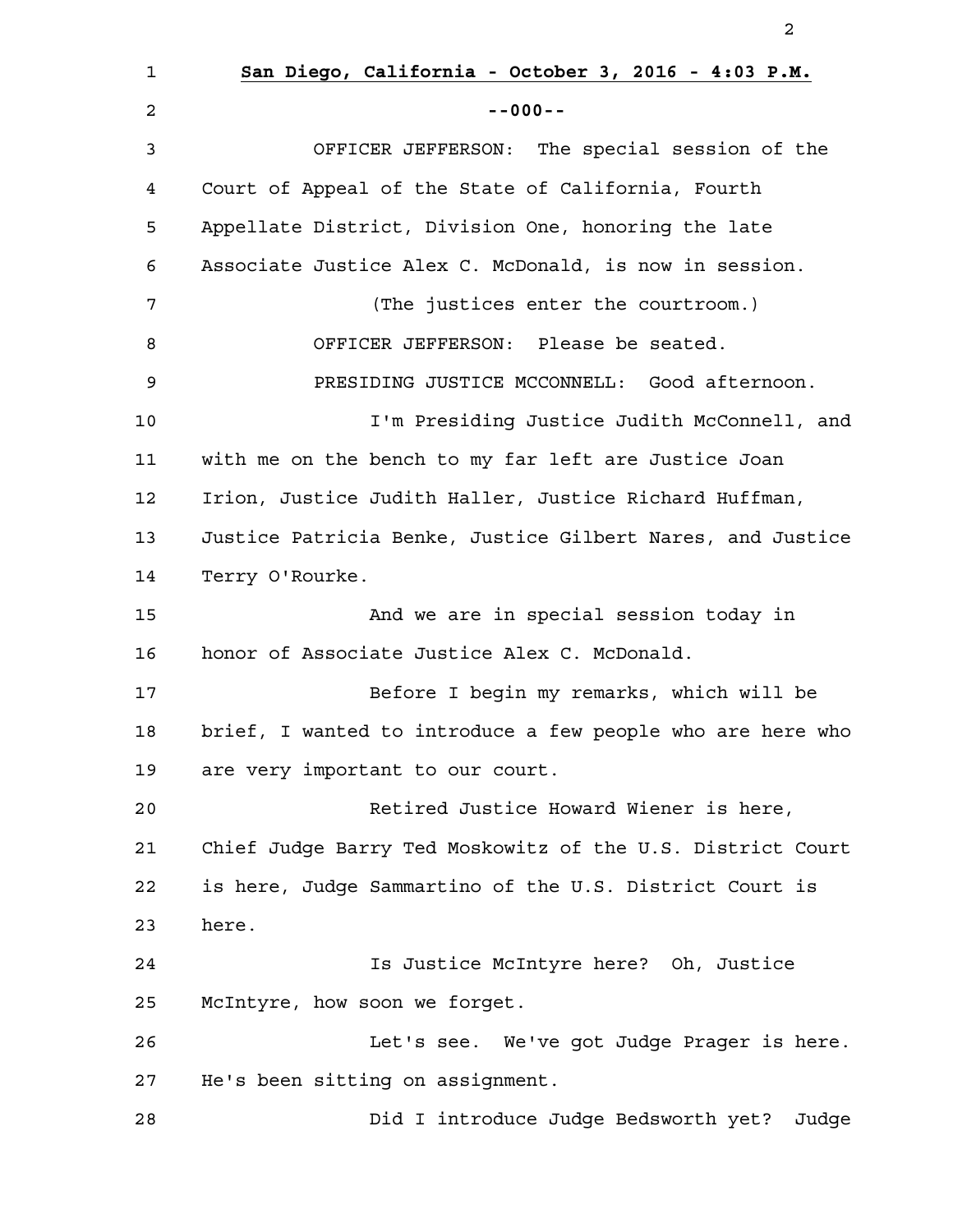Bedsworth is here from the Court of Appeal, Fourth Appellate District, Division Three, in Santa Ana. I don't know if Judge Barton is here. Judge Barton, Presiding Judge of the San Diego Superior Court, is here. And from Justice McDonald's chambers are Joan Mara, his judicial assistant; Steve Joplin and Greg Miller, two of his attorneys. Carolyn Huffman is also here, spouse of our justice. And Buzz Kinnaird, our former managing attorney, is here, as well as Kim Stewart, our current managing attorney, all of whom worked very closely with Justice McDonald. And if anyone has been forgotten, please forgive me. This is a big day for all of us, and we don't want to forget anybody, but I will be introducing the speakers in a couple of minutes. On September 8th, 2016, we lost our dear friend and colleague, Alex McDonald, at the age of 79. Alex was born in Butte, Montana, the son of a mining engineer, and knew from a very early age that he wanted to be an engineer. From his high school days in Utah he developed a love for skiing, which he enjoyed with his family all his life. According to an interview in the Daily Journal, Alex discovered when he was an undergraduate at Stanford that, and I quote, "I probably didn't have what 1 2 3 4 5 6 7 8 9 10 11 12 13 14 15 16 17 18 19 20 21 22 23 24 25 26 27 28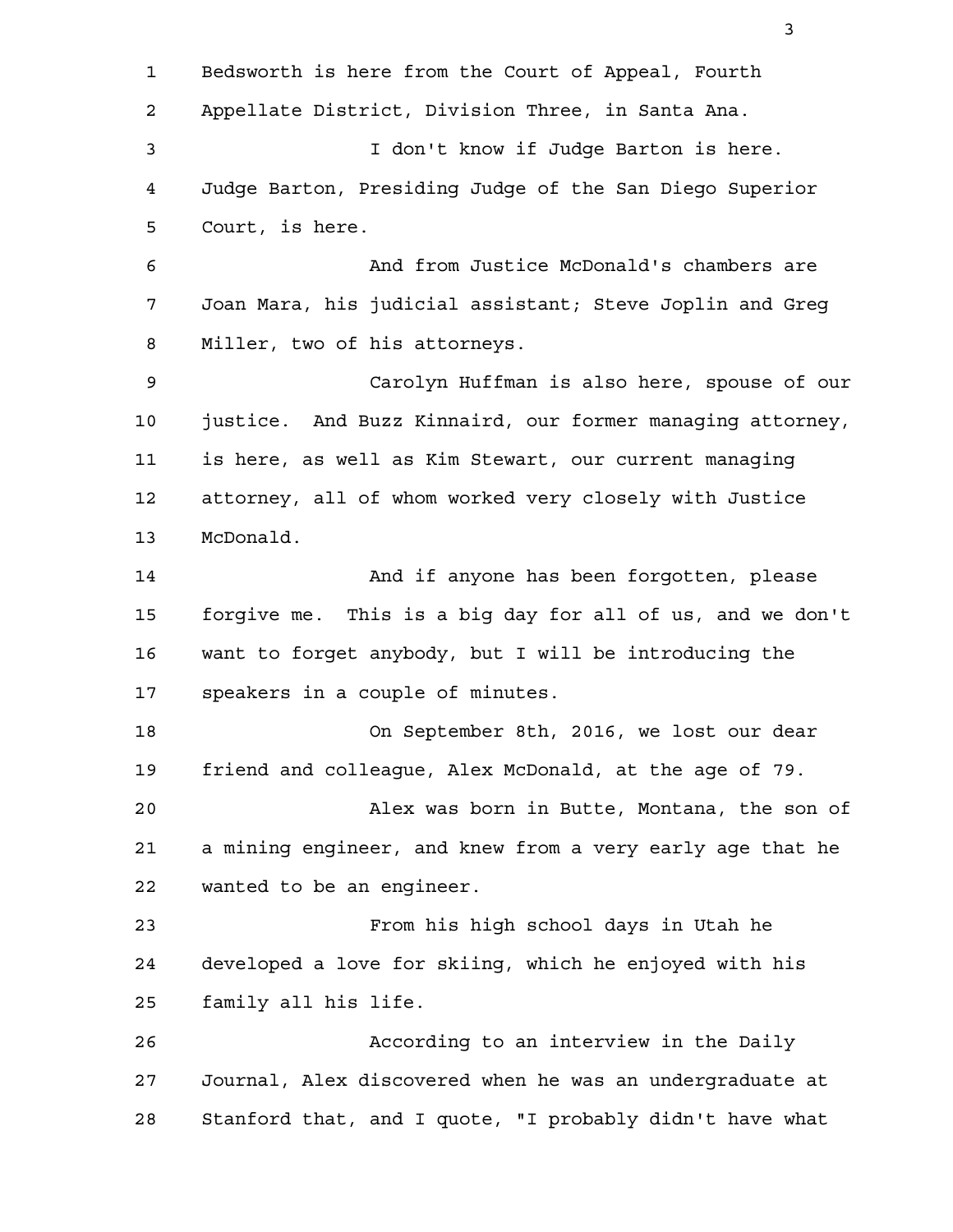it takes to be a good engineer, but I did have the aptitude to be a lawyer." He learned that by taking several Graduate Record Exams and the LSAT, and he got a very high score on the LSAT, so he decided to go to law school. I think that's a good way to make that decision. With his bachelor's degree in hand in the field of industrial engineering from Stanford, he enrolled at Boalt-Hall School of Law, a preeminent law school in California, which I also attended, Governor also attended. He received his law degree in 1961 with high honors, both as Order of the Coif and editor of the *Law Review*. He didn't tell us about all of this every day. By the way, 40 years after that he got a Master's of Laws Degree from the University of Virginia in a special program designed for appellate court justices. After law school Alex and Judy left for India for a year on a Ford Foundation Fellowship, and when they returned with their baby Katie in tow -- she was born in India, so she can't be president. Sorry about that, Katie. He clerked for a year for Justice Raymond Peters of the California Supreme Court. He and Judy picked San Diego as their next home because they thought it would be a nice place to live. And there's a pretty long story about how they picked San Diego, and maybe we can learn about that later 1 2 3 4 5 6 7 8 9 10 11 12 13 14 15 16 17 18 19 20 21 22 23 24 25 26 27 28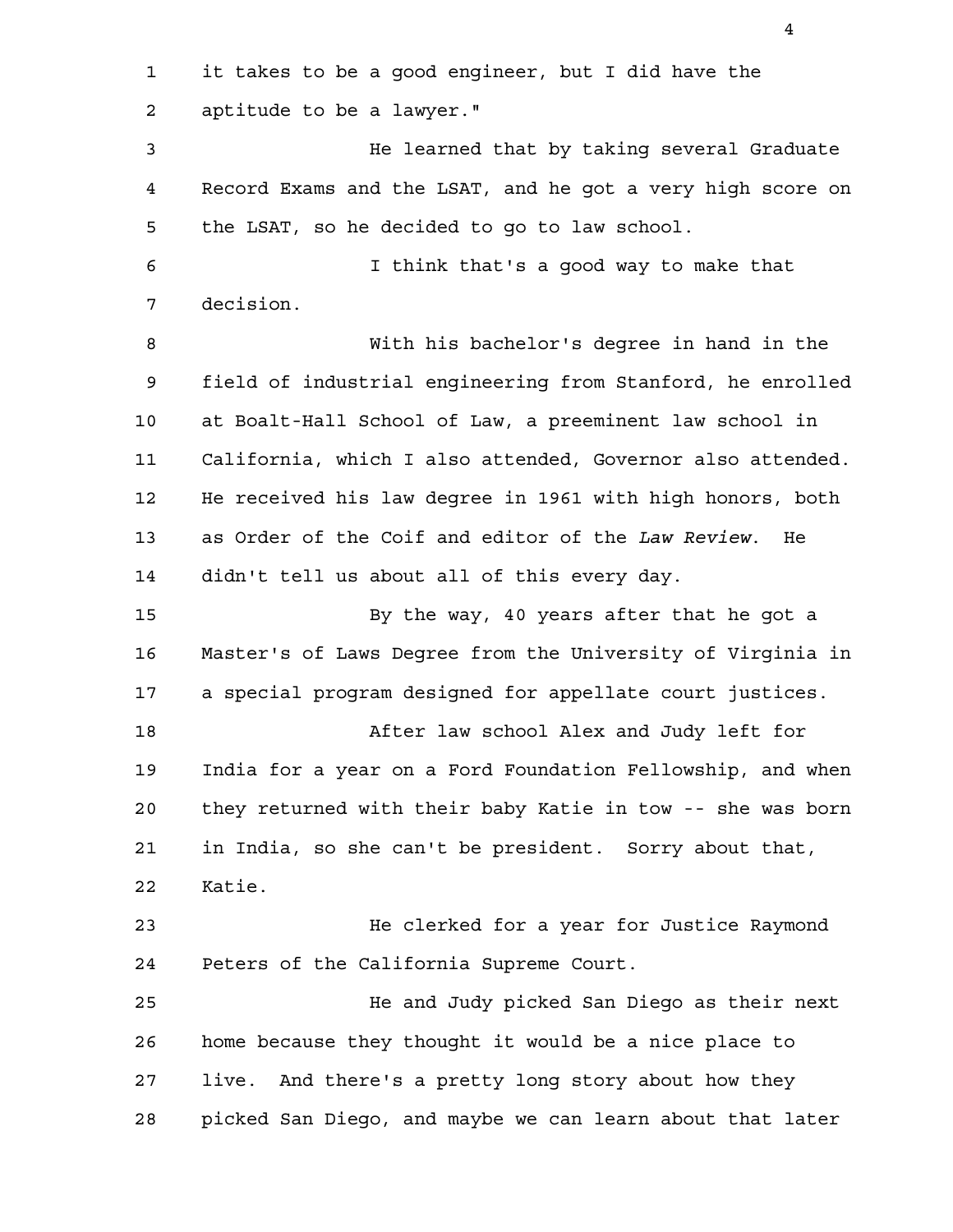on. 1

He was the founding partner of the law firm formerly known as McDonald, Hecht & Solberg, where he became an expert in real property law and played an active role in the establishment of some of San Diego's most noted real property developments. And I'm sure you'll hear more about his law practice from his former colleagues at the firm. He and Judy were married for 56 years and raised four amazing daughters, whom you will meet today, 2 3 4 5 6 7 8 9 10

if you haven't met them already. They are beautiful, just as Judy and Alex are. 11 12

Just as Judy was engaged in service to disadvantaged individuals -- and frankly, I knew Judy before I knew Alex, and it wasn't until I met -- came to the Court of Appeal that I realized that he was Mr. Judy McDonald. We've known each other for years. 13 14 15 16 17

But he was also very engaged in service to disadvantaged individuals. He was active in community service, and especially engaged in the Lions Club, where he served in many positions, including as president. He was a founding board member of the Lions Community Service Corporation, and was a key participant in the creation of the Lions Community Manor, which provides housing for low income, elderly, and disabled citizens. 18 19 20 21 22 23 24 25

The manor opened in 1981, and has provided housing and shelter for many in need, and currently has a four-year waiting list. That's how popular it is. 26 27 28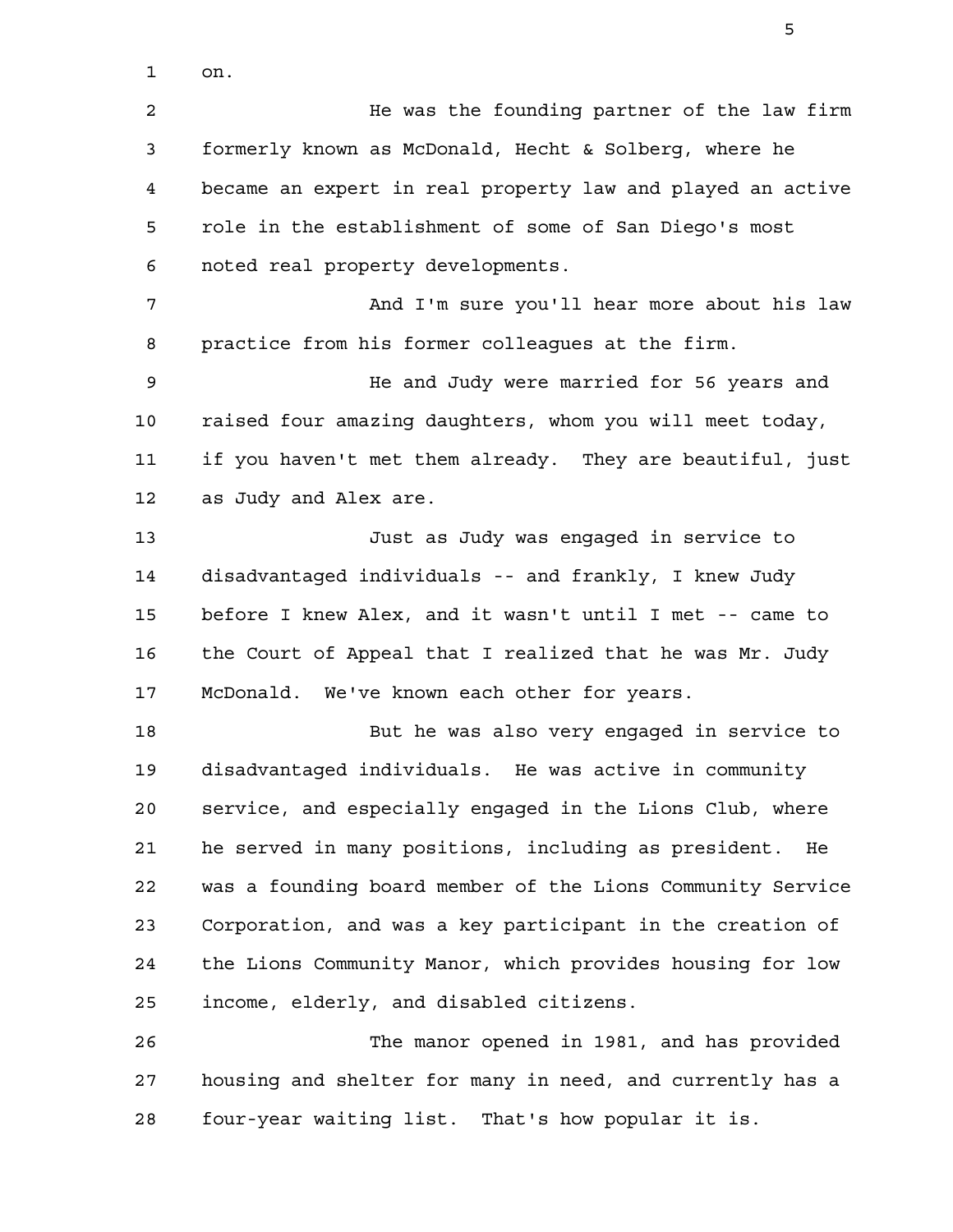Both Alex and Judy have spent many hours enjoying San Diego's music and theater, and often at lunch Alex would be approached by people who worked at the symphony and came to know him well. 1 2 3 4

Alex was appointed to the Court of Appeal in 1995 by Governor Pete Wilson, who will speak to all of us in a few minutes. 5 6 7

Here at the court he was known as a quick learner and a careful student of the law. We knew when we handled a case with him that he would be deeply familiar with the facts of the case and ready to discuss the applicable law and the key issues. We relied on him for his deep knowledge of real property law, but because he was so interested in learning new areas of the law, we counted on Alex for his keen perception and understanding of the problems before us. 8 9 10 11 12 13 14 15 16

He was also known for his red pen, but he used it to help us get the case right or, from time to time, to write his dissent. 17 18 19

He filed in his tenure here 2,524 opinions, of those, 195 were originally published. Occasionally they get depublished when the California Supreme Court grants review or orders the case depublished, so he had 195 originally published and 2,390 unpublished. 20 21 22 23 24

He filed 68 dissents. And if you ever went into his chambers, which most of you probably did not, there was a big plaque on the wall with his picture saying, "The Great Dissenter." He particularly enjoyed 25 26 27 28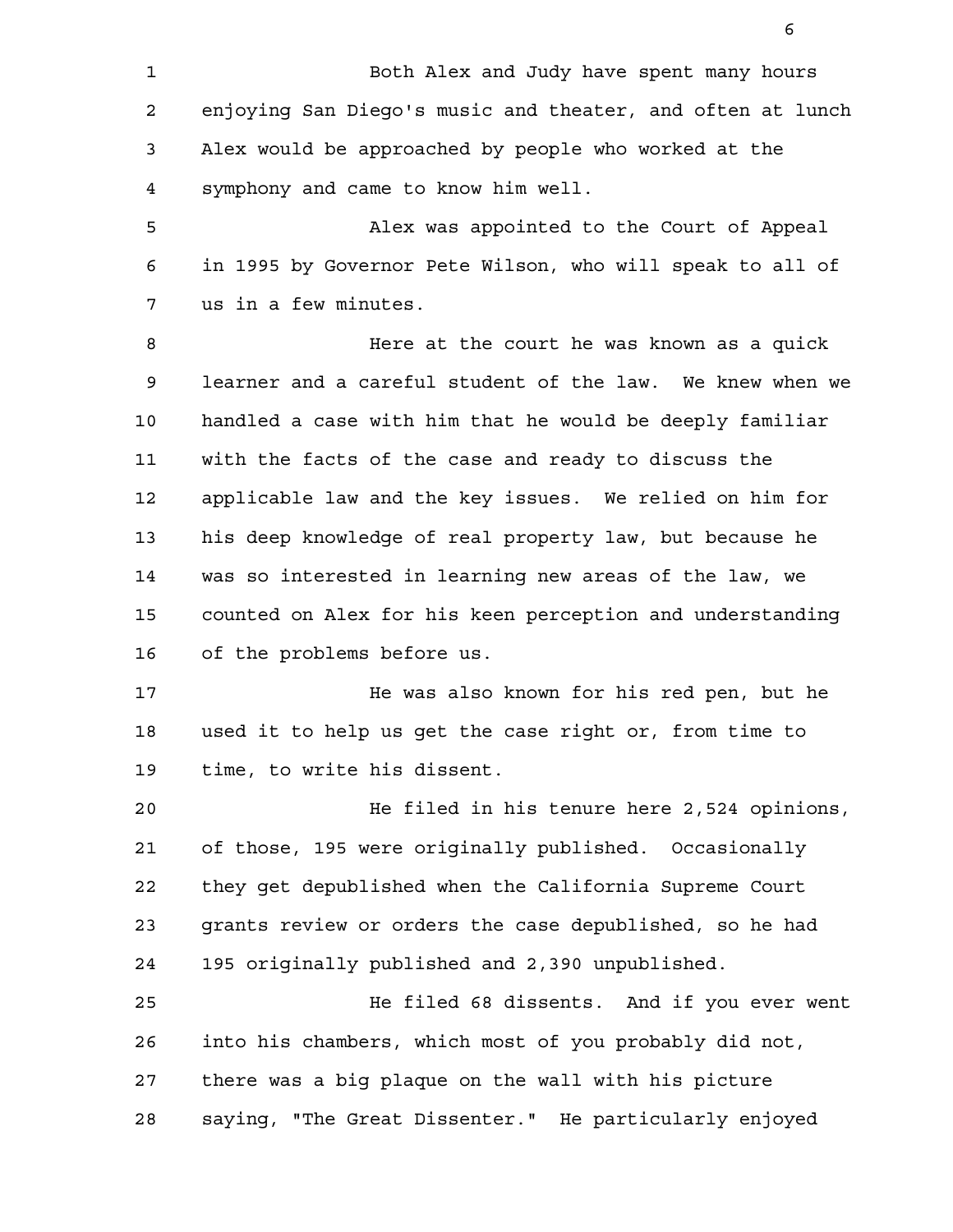that. We all miss Alex. We miss his hard work, his attention to detail, but above all we will miss his keen sense of humor and ready smile. Now it is my great honor to introduce his friend, Governor Pete Wilson. Governor. GOVERNOR WILSON: Thank you, your Honor. Don't worry, it's a small bottle. It's almost empty. It's when someone comes to the podium with a full bottle. Your Honor, you have, I think, very succinctly summarized many of the achievements of Alex McDonald. When -- well, I'll start this way. I have reason to be indebted for many things to my late friend John Davies. One of the most beneficial things that John ever did for me was to introduce me to Alex McDonald. John and I were classmates, along with Jim Milch, at Boalt, and Alex was a year ahead. He was a class ahead of us. When I first met him, I simply thought he was a pleasant -- very pleasant fellow, good humor. Not long thereafter, I learned that he had considerable gifts, so much so that in fact before that year was out, he had been named editor of the *Law Review*, and as you have pointed out, was Order of the Coif. The thing that I always found interesting 1 2 3 4 5 6 7 8 9 10 11 12 13 14 15 16 17 18 19 20 21 22 23 24 25 26 27 28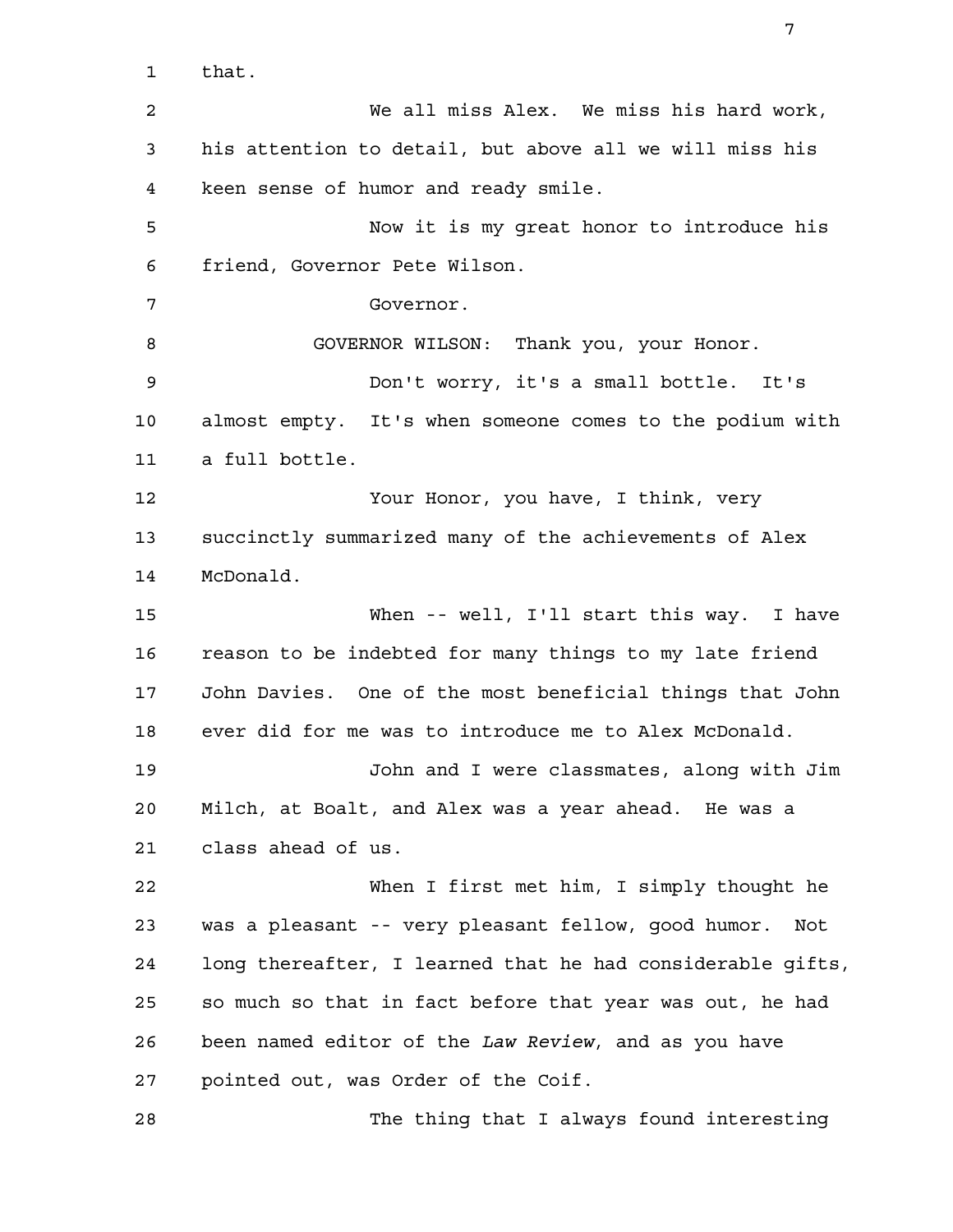is that not only was he, as they say in New England, wicked smart, but wicked funny, which is always a good thing, provided that the person in possession of those gifts is indeed good-humored, because in the wrong hands, they could be cruel. Alex never was. To the contrary, he really was a good man, a nice man, but it is true that in contrast to many, he did not take himself too seriously. He took the law seriously, he took his responsibilities seriously. 1 2 3 4 5 6 7 8 9

Now, fast forward from that day in 1959, it pains me to state, to about 1995, and John and I were in very different circumstances than we would ever have guessed back in 1959, in which we would have enjoyed the concurrence of our instructors. But the fact of the matter is, that one day about 1995, John came in serving, as he had when I was in the senate, as a volunteer judicial appointment secretary. And he did an extraordinary job. He worked at it and was meticulous and thorough. And this morning he came in and he said, "I have interesting news." And I said, "Yes." And he said, "There is a vacancy on the Fourth District Court of Appeals." And I won't tell you exactly what I said, 10 11 12 13 14 15 16 17 18 19 20 21 22 23

but it was something in the nature of an exclamation. In any case, shortly thereafter he said, "Now, of course, there are a number of excellent candidates, and you, of course, need to consider them all very carefully." 24 25 26 27 28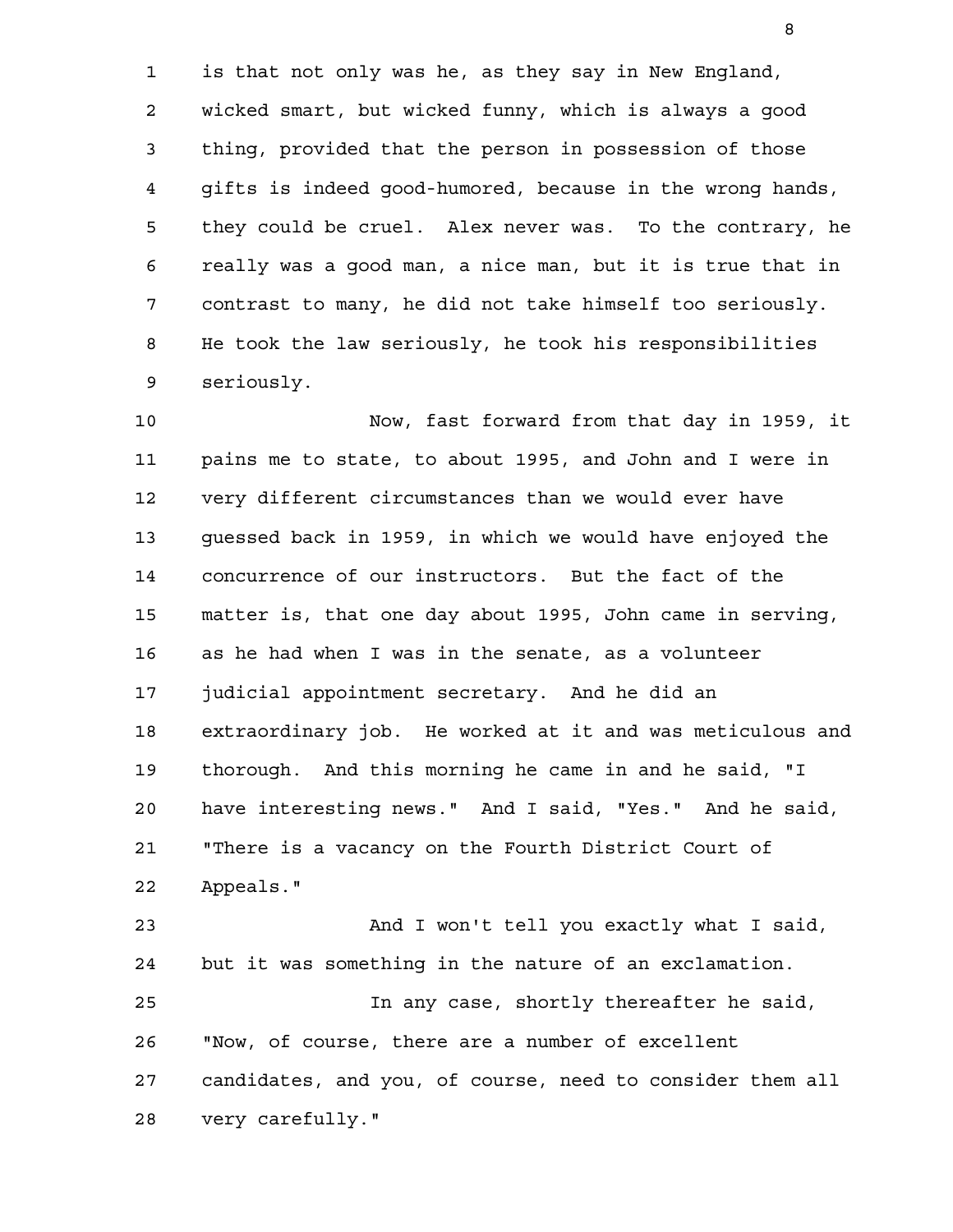And I said, "That's right. And I want you to do your usual thorough, careful job of preparation, John, so that we cannot have any criticism when we pick Alex McDonald." 1 2 3 4

As it happened, he did do a thorough and careful job, one that I think immunized us against the suggestion that some sort of cronyism for people who had known each other for over 40 years might possess and that might have somehow influenced the decision. 5 6 7 8 9

He really didn't. And I have never felt more comfortable in the appointment. He, Alex McDonald, was, I think, everything that we expected of him. What I knew from living in this city and knowing lots of lawyers, was that he was regarded by most, in fact I couldn't find anyone who would have disagreed that he was a superb real estate lawyer. He had been involved in putting together some of the most important and really transformational transactions in the city, whether we were talking about the Meridian downtown, whether we're talking about the several buildings and what became known as the Golden Triangle, and in the development of Rancho Bernardo. These were some of the things that he had been heavily involved in. 10 11 12 13 14 15 16 17 18 19 20 21 22 23

As you pointed out, your Honor, he was a man who had a quick wit and a very quick mind, and as it happened, he also -- he was -- I will say that Alex didn't have a serious side, he had a responsible side, and there's a difference. He would be serious, not for very 24 25 26 27 28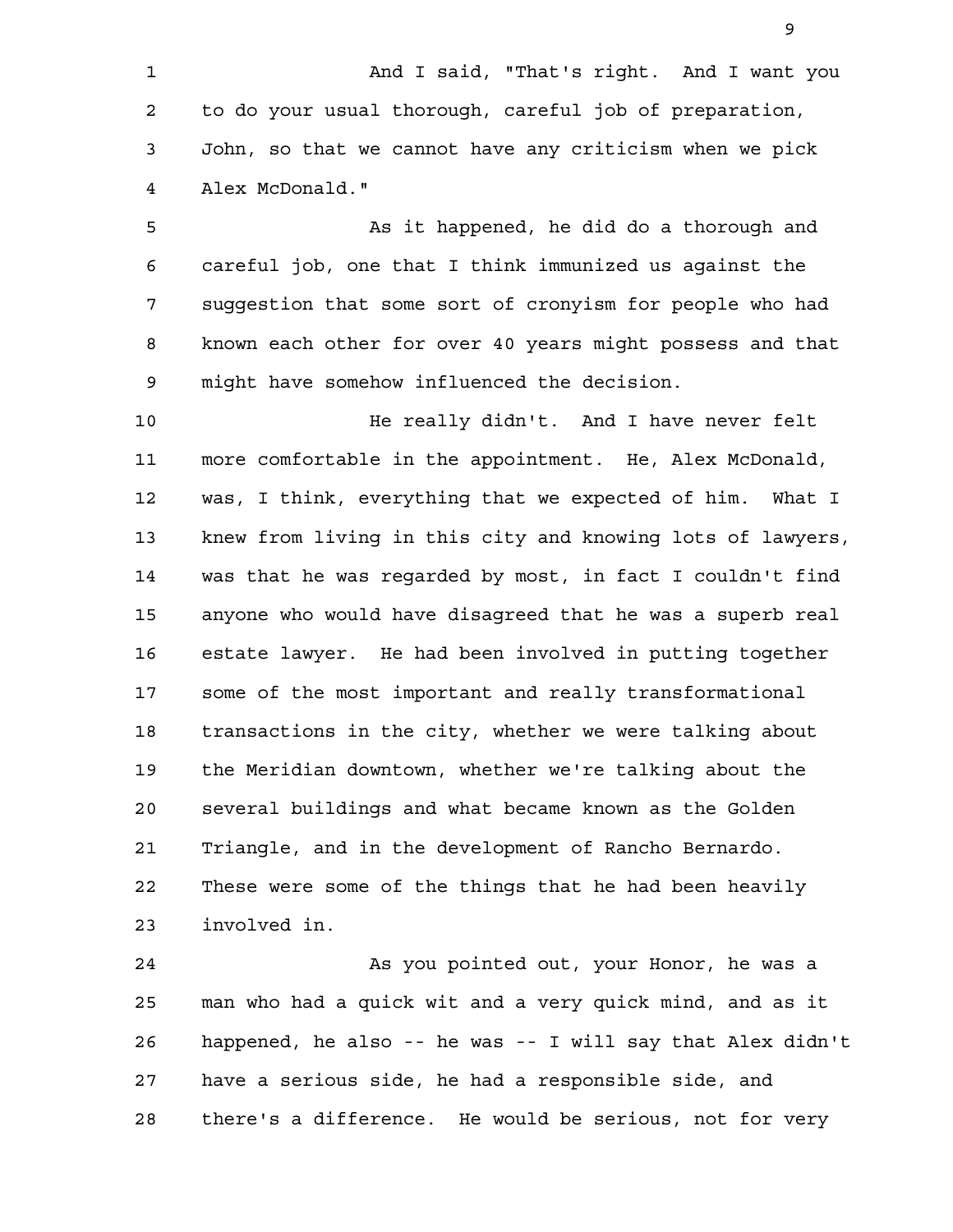long at one stretch, because he really didn't think that necessary. And he was right, by and large. I think he charmed people with the fact that he was straightforward, he knew the law, and was a very practical man. But it did happen, as you say, that he found occasion for 68 dissents, of which we suspect he was more proud of than some of his decisions. 1 2 3 4 5 6 7

In any event, he did a superb job and I think was a happy man. I think he had found his calling, and he was able to perform it admirably. And I really never heard criticism of him, something that is unusual in my experience, although most of it was directed at me. But the thing that I think is most 8 9 10 11 12 13

admirable is that this was an honest man. He achieved, I think, an enviable reputation with other judges, with the Bar. He achieved, deservedly, a reputation as someone who was thorough, who knew the law, who, by the way, was very interested in learning new areas of the law. 14 15 16 17 18

You mentioned that after leaving Boalt he went with Judy to India, to the University of Bombay, where he studied Indian constitutional law. And, of course, he never stopped learning, as good judges don't. And when some 40 years later, I guess, after leaving Boalt, he went to the University of Virginia, or how they did this in this day, I'm not quite sure, but in any case, he did receive a Master of Laws. I was not surprised. I was surprised he had the time to do it, but knowing him, the only thing that people didn't 19 20 21 22 23 24 25 26 27 28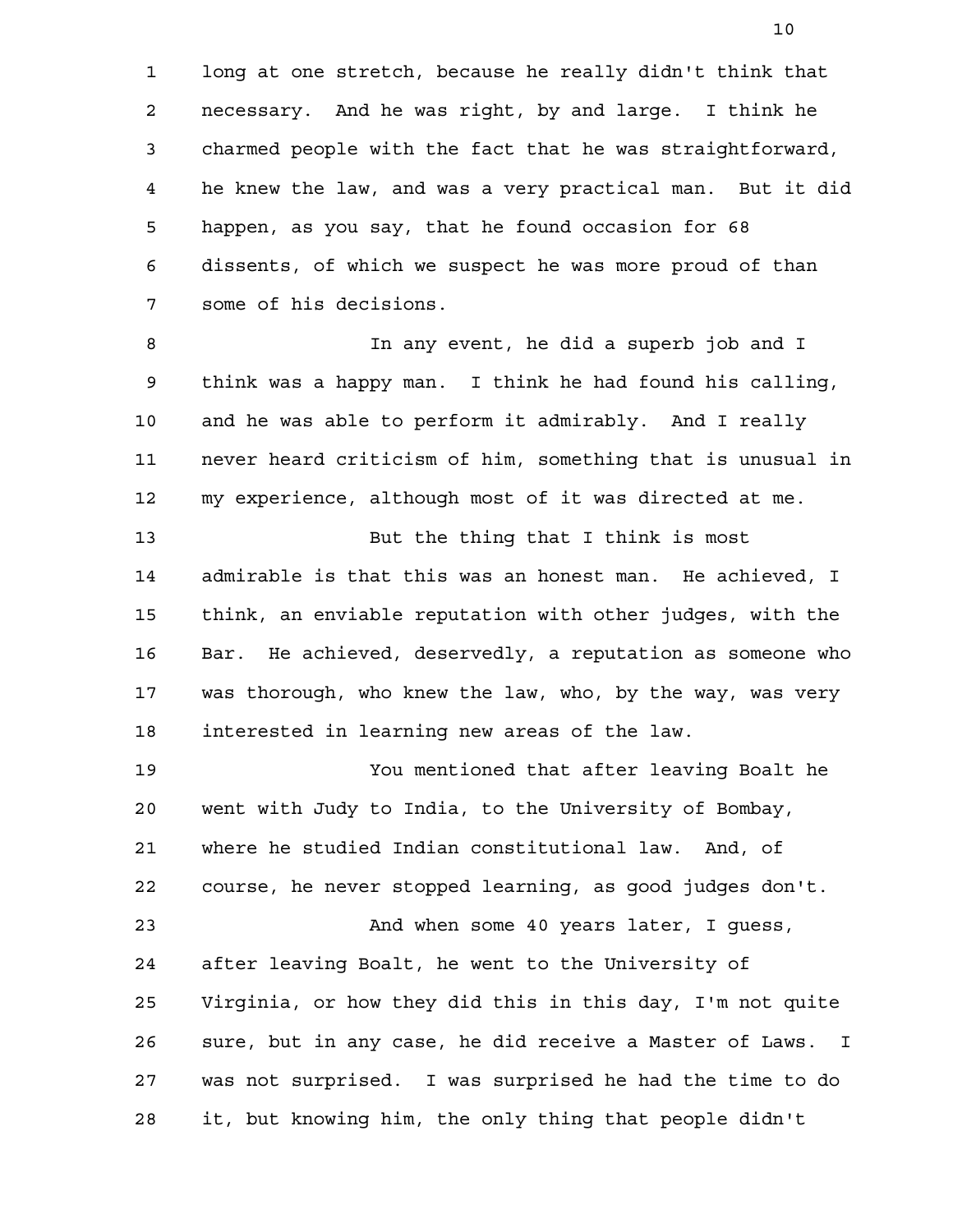like about him in law school was not just that he was smart, but that he made it look easy. That could be obnoxious. 1 2 3

But no one thought Alex was obnoxious. He was a genuine scholar, and people enjoyed being around him, because he could talk to you about anything. And should I have brought a long bottle? Anyway, I will just say this: I read an obituary, which I think is one of the best I've ever read. I'm not really sure who produced it, but it came about as near to capturing his personality as any effort of that kind I'd seen, so to the authors, they have my admiration and my thanks. I would just say this: You mentioned his efforts as the president of the Lions Club and as the founding member of their service corporation, which built the Lions Community Manor. He was someone who did have a well-developed sense of the difference in circumstances, 4 5 6 7 8 9 10 11 12 13 14 15 16 17 18

and thought that there were obligations on some of the more fortunate to help the others, and so he did that in a number of ways. And he also, I think, thought it was an obligation for him as a teacher to perhaps teach those nearest to him that they had an obligation. 19 20 21 22 23

I can remember my own father telling my older brother and me, he said, "You really have an obligation." He said, "After all, you've been born with reasonably good minds." 24 25 26 27

He sort of hesitated on that, but -- 28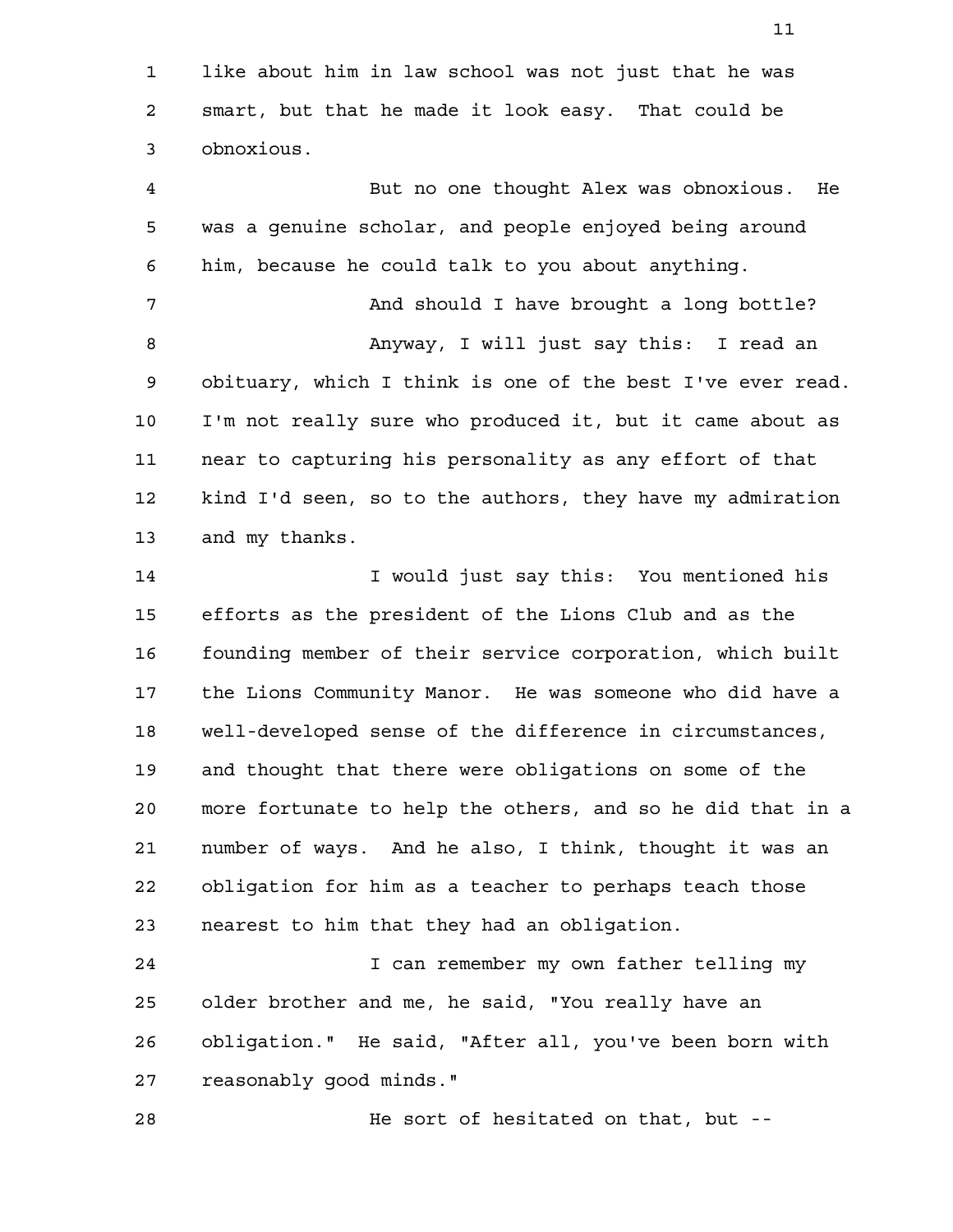"And in good health and in a free country, where if you do work hard at something that you enjoy and get good at it, you can probably be very successful. Long before that occurs, you ought to think about giving time and effort to what you can do, again hopefully picking something that you enjoy, to improve life in the community in which you live, in the state, and in the nation." He said, "There are all kinds of ways that you can do it." I think that with the four extraordinary daughters that he and Judy produced, they heard something like that. I saw the phrase in the obituary that I so admire, that he had an infectious love of learning. That's true. One of the more interesting people I have ever met, capable of, I think, talking about almost any subject. But what he clearly felt was that the world is getting more complicated, that there is need for better 1 2 3 4 5 6 7 8 9 10 11 12 13 14 15 16

understanding rather than wishful thinking, practical thinking, and that he hoped that his children and grandchildren, of whom I think there are now seven, would take to heart the sessions that they had, I assume dinner sessions -- that's where it happened to me -- and that they would follow his footsteps, his and Judy's, with the right impulses and with the right results. 17 18 19 20 21 22 23 24

So I would simply say this: I think that 40 years after he left Boalt and received a Master of Laws, I think it would be more accurate to say that Alex McDonald was a master of life. He had an extraordinary 25 26 27 28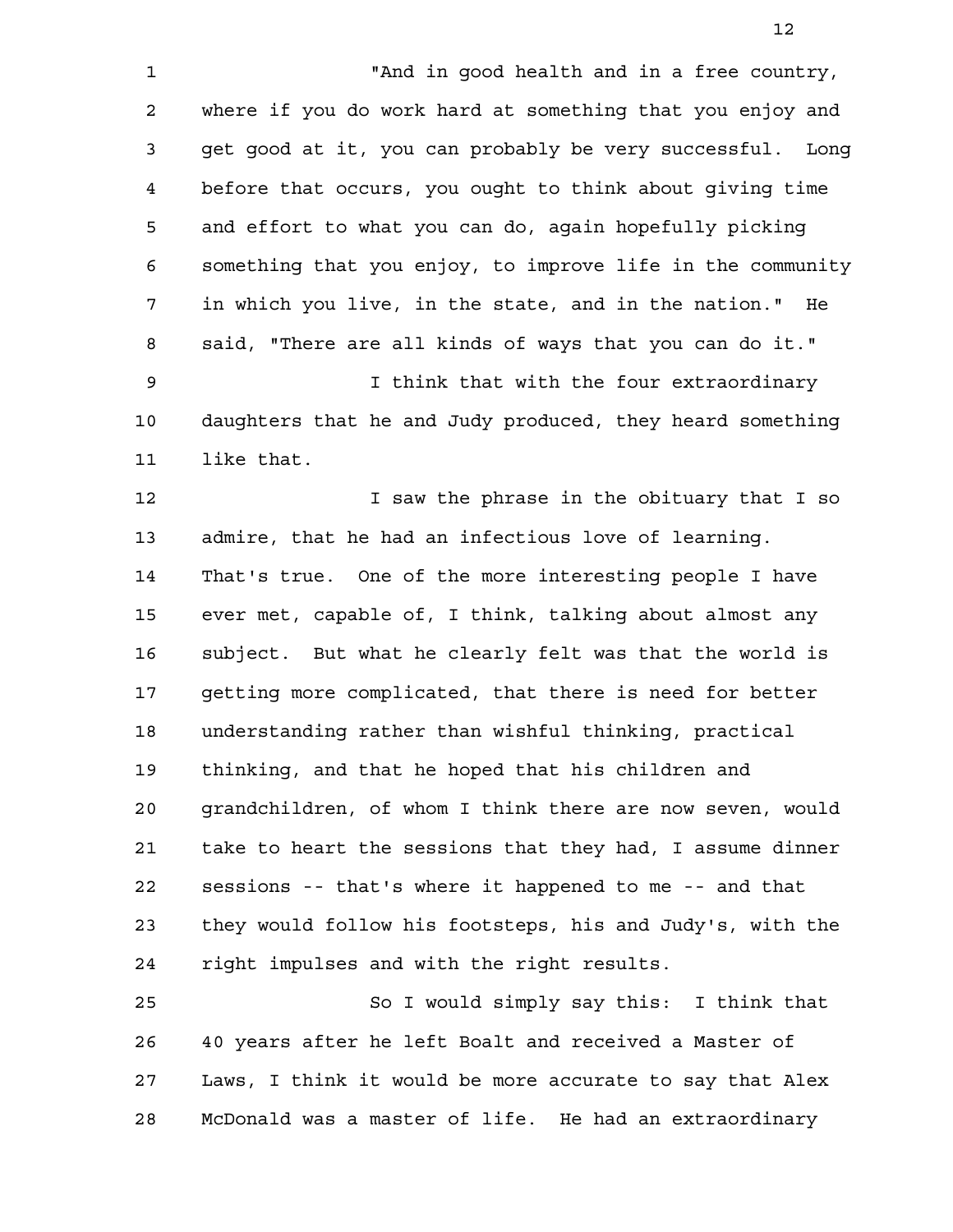life, a full one. I wish it had lasted a lot longer. But he was a man who I think was happy in his own situation, but really genuinely possessed of the obligation to help others, and he found a way to do that I think very effectively in court and out. Bless him and I feel blessed to have known him. I will miss him. I will leave you with one thing. As an act of kindness, he bestowed on me, a little too late, some learning that would have come in very handy. His neighbor, Jim Milch, in Kensington, and Alex used to celebrate the New Year by having a party in which was served Bloody Marys, that was supposed to be Jim's contribution, and then Alex would shuck a basket full of oysters. So they invited me one day and Milch said, "Your job is to help Alex with the oysters." I don't know if you've ever shucked oysters. If not, don't begin now. After a while the shells -- well, the shells don't get any softer, and if you don't know how to do it, you will wind up, as I did, losing quite a bit of blood. And it was Alex looking at this who finally said, "Let me show you how to do this." And once again, deft, quick, and productive, he had a half a basket full before I had succeeded in escaping the need for a transfusion. Anyway, he was a kind man, and I hope that he was as happy as I think he was and made others happy. Thank you. 1 2 3 4 5 6 7 8 9 10 11 12 13 14 15 16 17 18 19 20 21 22 23 24 25 26 27 28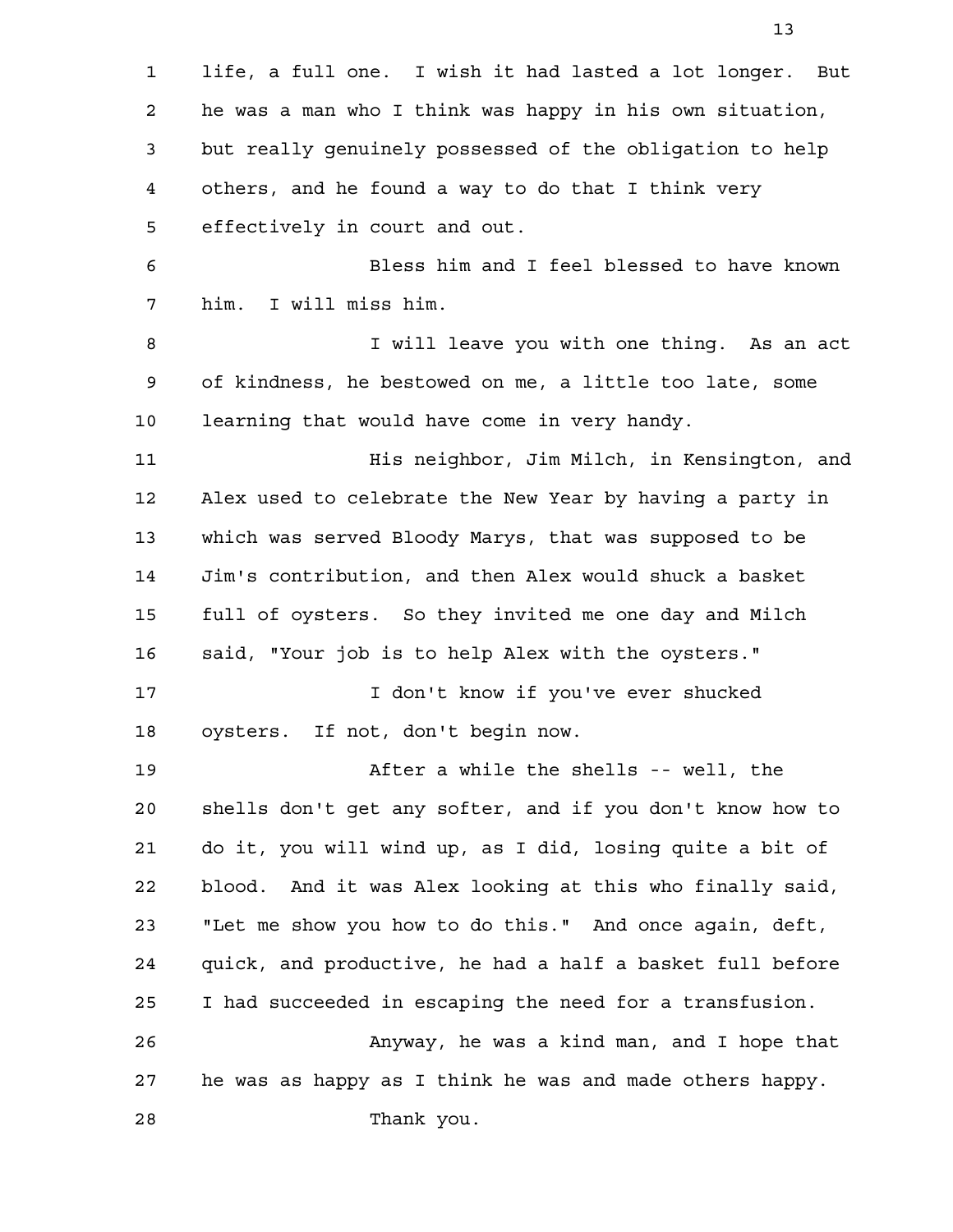PRESIDING JUSTICE MCCONNELL: Thank you, Governor. Thank you very much, Governor. That was very kind. 1 2 3

It's now my pleasure -- by the way, there's some people standing in the back, and we do have some chairs up front. There's no need for you to stand. Please come on up. There's some here in front by the judges, if you're not too shy and/or afraid. Please come up. There's some over on the pew right there with the court staff. 4 5 6 7 8 9 10

And by the way, we reserved a large section of this courtroom for court staff because, as Judy said, Alex loved the court staff and he would have wanted as many of them here as possible, and so we have many of them here, and they miss him greatly. 11 12 13 14 15

It is now my honor to introduce Jerry Goldberg of Hecht, Solberg, Robinson, Goldberg & Bagley. And he'll tell us about his experience with Alex. 16 17 18

MR. GOLDBERG: Thank you very much, your Honor. First I would like to comment on something that Governor Wilson said. 19 20 21

I don't know if this is apocryphal or it's true, but I had always heard that in regard to the nearest party where oysters and Bloody Marys were served, that the division of labor was Alex, being true to his Scotch heritage, didn't really want to pay for the oysters, so Jim Milch paid for them and Alex got to shuck them. Maybe Jim can verify that. 22 23 24 25 26 27 28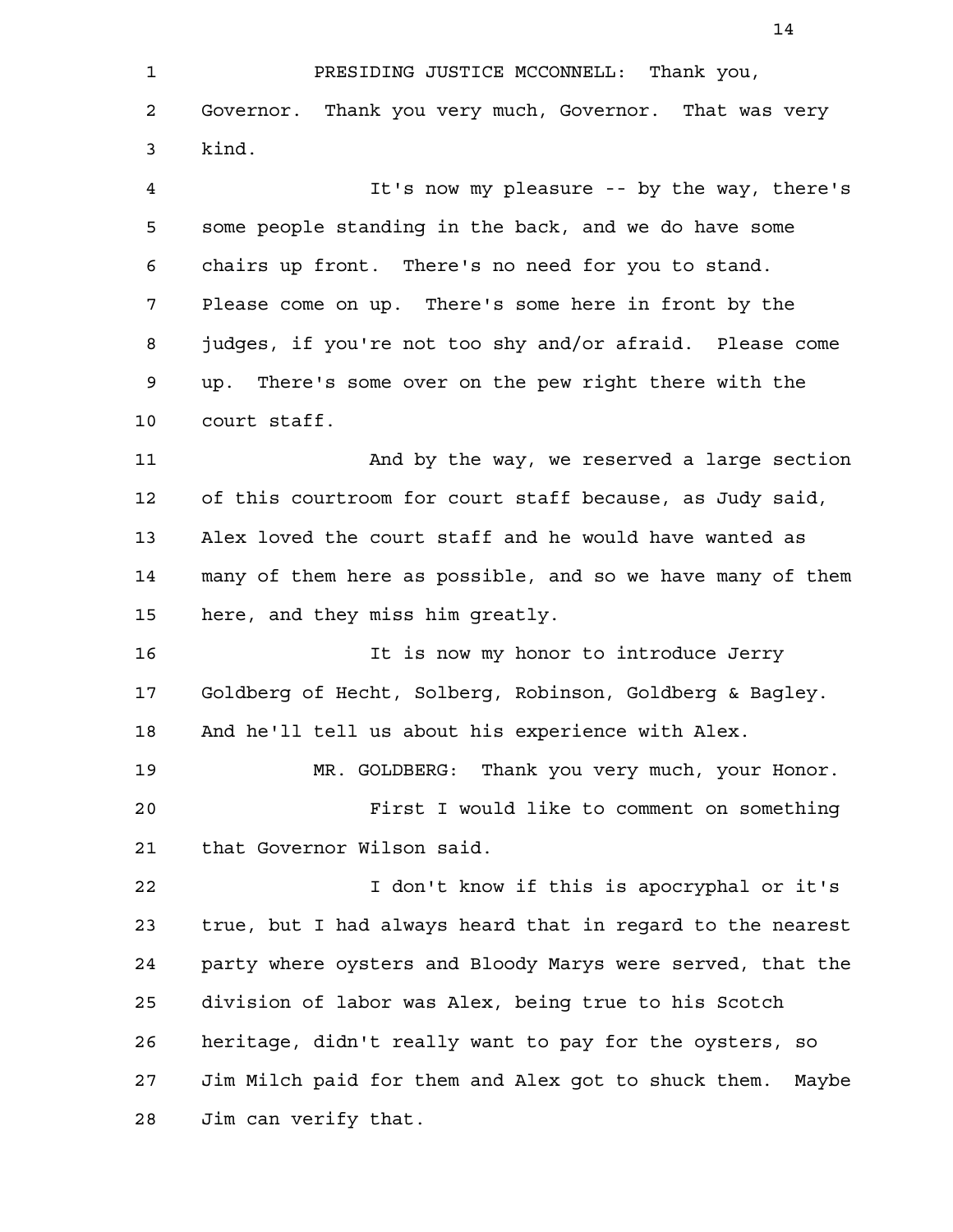Though we all already miss him terribly, Alex leaves behind many legacies, a wonderful family, a legion of friends, many good works in the community, and of course the jurisprudence he created as an associate justice of this court. But I would like to share just a few thoughts about another aspect of his legacy, one that has actually been a cornerstone for several other lives, including my own. Before Alex McDonald became Justice McDonald, his name was the first in the law firm that when he departed for the bench in 1995 was known as McDonald, Hecht & Solberg. And in his 23 years with the firm, he created a legacy which to me is as permanent and as great as the legacy reflected in the many published opinions that bear his name. As my partners and I wrote in our farewell letter to him in June of 1995, the day that he was sworn in as a justice, quote, "Our firm is and will remain the one that Alex McDonald built," unquote. And so it was, and so 21 years later it still is. Although on reflection I don't think the word "built" is really the right word, because that word expresses an intentionality that those of you who knew Alex knew was not Alex's way. For one thing, he never set out to build anything, and he certainly never entertained a grandiose vision of a multi-generational law firm. For example, when he offered to hire me in 1 2 3 4 5 6 7 8 9 10 11 12 13 14 15 16 17 18 19 20 21 22 23 24 25 26 27 28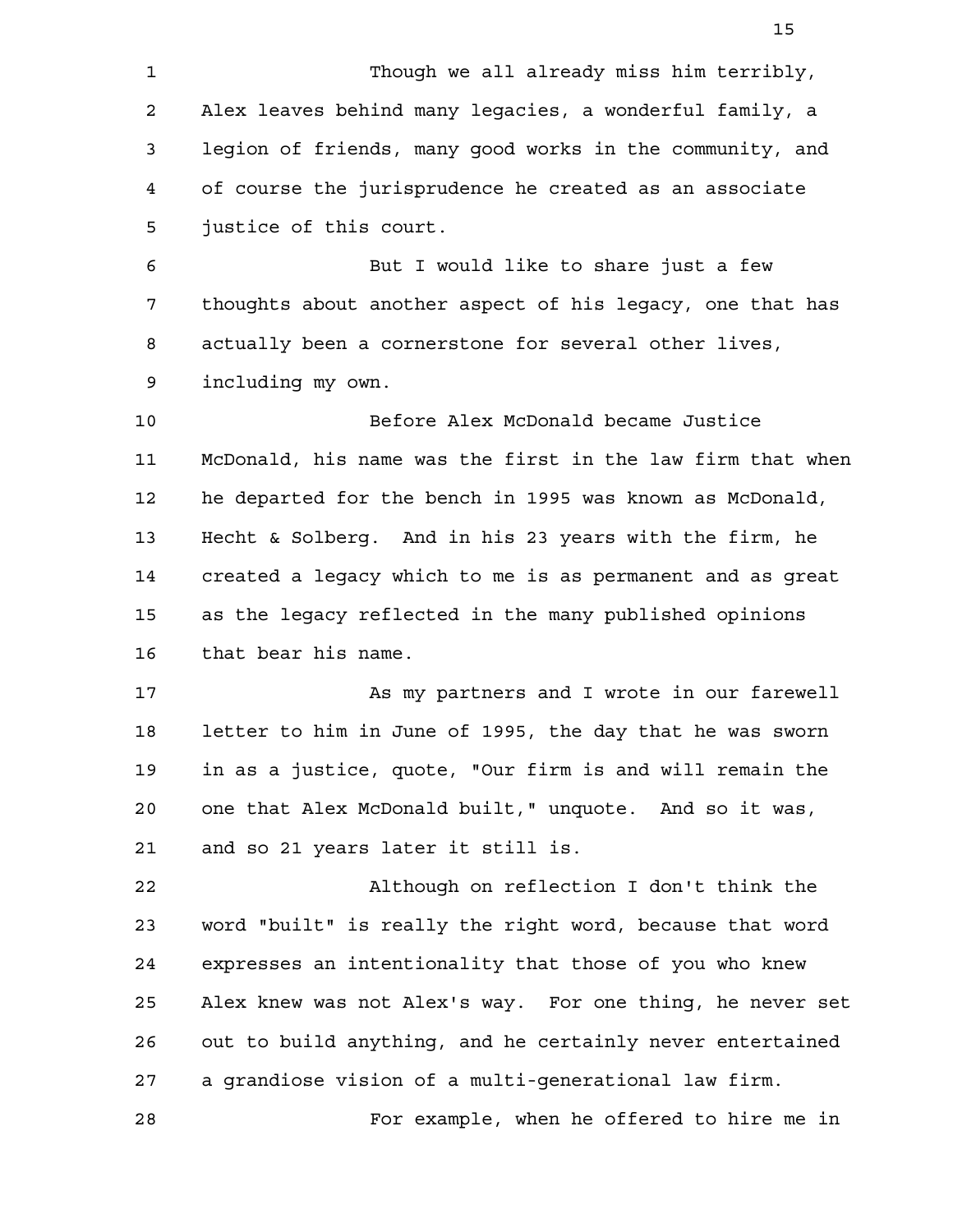1975, I told him that upon leaving my current position in Washington, D.C., I wanted to take several months off before starting the new job to travel and camp across the United States for several months with my wife Linda. In response over the phone there was a very long pause, and when he finally responded, as my heart was beating rapidly, I expected him to say something like, well, I'm really busy. I have a lot of work. I need somebody sooner rather than later, so if you can't join us sooner, we may have to find somebody else. But to my absolute surprise, what he actually said, and this is pretty close to an exact quote, was the following: "Well, if you can't show up until September, I'm afraid that by the time you arrive the firm won't be here any longer. And that would make me feel very bad." Well, I decided to take my chances, fortunately, and I accepted the offer, notwithstanding his reservations, and when I reported for duty on the agreed date the following September, the firm was indeed still there, and today, more than 41 years later, it's still there. And it's one of San Diego's oldest intact law firms. But the legacy was not just one of longevity, but also of the qualities and shared vision that made our firm what it is. Alex accomplished this through his quiet leadership, which we would all call indirect. As our unquestioned and unelected managing partner, he managed not by directive, but essentially by example. He never promulgated written policies or 1 2 3 4 5 6 7 8 9 10 11 12 13 14 15 16 17 18 19 20 21 22 23 24 25 26 27 28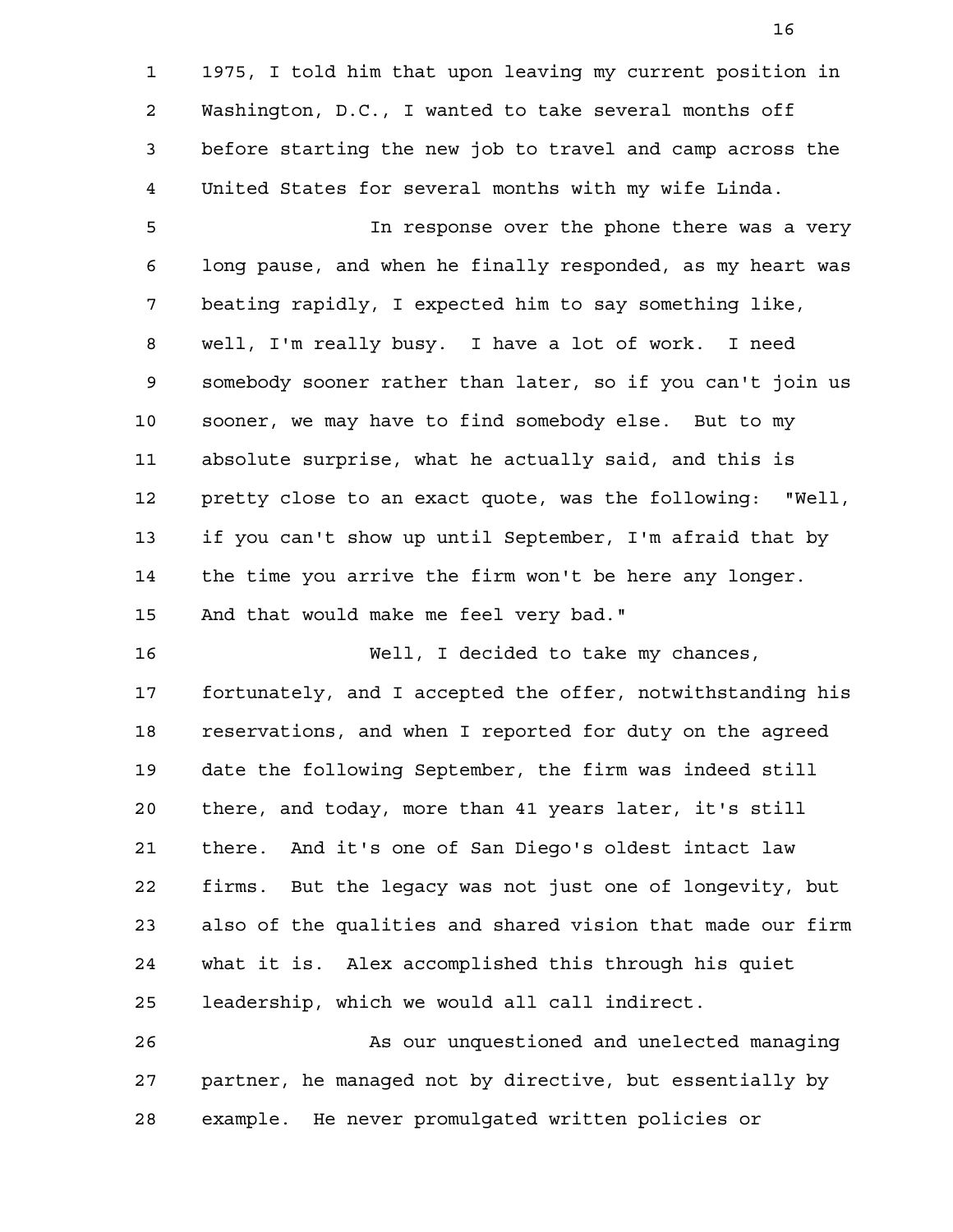procedures; in fact, he hated them. The only one I can remember is a memo that said, "Should we close early on Thanksgiving? If anybody objects, let me know." During his stewardship there were no such directives, rather, Alex taught us by his own exemplary actions as a lawyer and as a human being; how he consistently addressed the needs of our clients, even those we didn't care for too much, and not just as a lawyer, but as a trusted advisor, which he was; how he treated everyone, from the partners, to the staff, to the custodians, with respect; how he held the good of our group above the individual self-interest, including his own. We used to say when Alex was our leader, "In our firm there are no rules unless you break the rules." Those were Alex's rules. After he left the firm we decided maybe we should write some of those rules down, which we did in what we today still call our Statement of Values. And all these values are a lot like Alex. Integrity and ethical behavior, highest quality work, financial responsibility -- that was a big one with Alex -- mutual respect, long-term relationships, giving back to the community, and a sense of perspective. And the latter he brought off even though he was one of the hardest working lawyers that I ever encountered, and was pretty much there Saturdays. The 1 2 3 4 5 6 7 8 9 10 11 12 13 14 15 16 17 18 19 20 21 22 23 24 25 26 27

kind of guy that would say, "It's Friday. Just two 28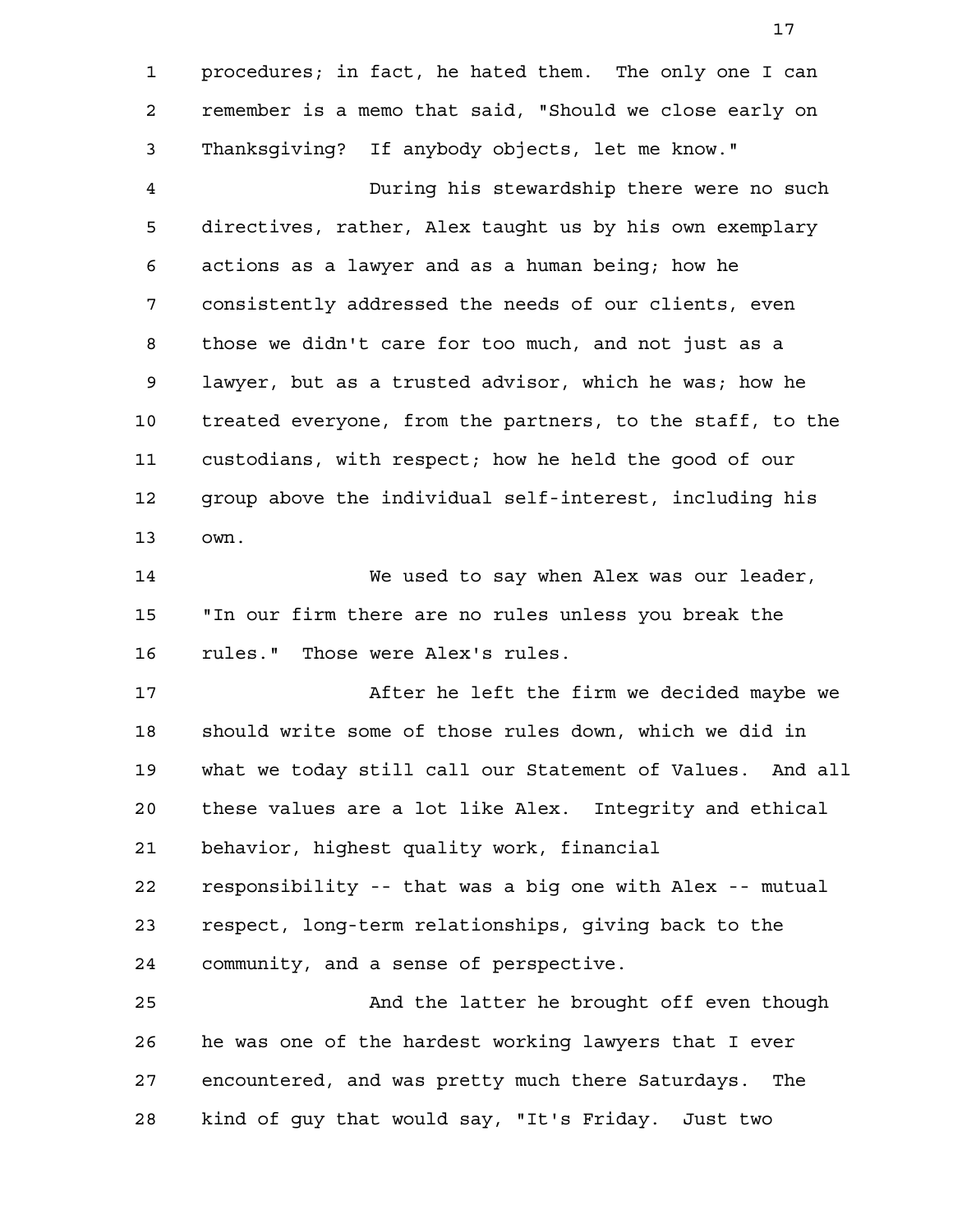working days until Monday." But yet Alex always was able to maintain a sense of perspective and had many other activities and relationships and loves in his life that inspired us all. 1 2 3 4

And of course Alex brought to his interpersonal relationships, this has been mentioned, his characteristic sharp wit that was at once light, but also purposeful. Some of his best humor was self-deprecating. For example, I remember in 1984 he was tapped to carry the Olympic torch on part of its final journey through San Diego to the L.A. games. He quipped that at the end of his leg he could use the Olympic torch to light a cigarette. 5 6 7 8 9 10 11 12 13

Shortly after Governor Wilson appointed him to the bench, and I think a lot of you probably heard this story before, but it bears repeating, he read that a secretary for retiring Justice Charles Froehlich, whom Alex was replacing, had told the press, quote, "Justice Froehlich was the most intelligent man I ever worked for," unquote. 14 15 16 17 18 19 20

Well, the same secretary had previously worked for Alex at our law firm, so he sent her a note that said, "How quickly they forget." And she sent a response, almost as quickly, which said, "I didn't forget." 21 22 23 24 25

Well, those of us who worked with him and for him didn't forget. As the years on the court became evident, Alex's intellect was deep, his work ethic was 26 27 28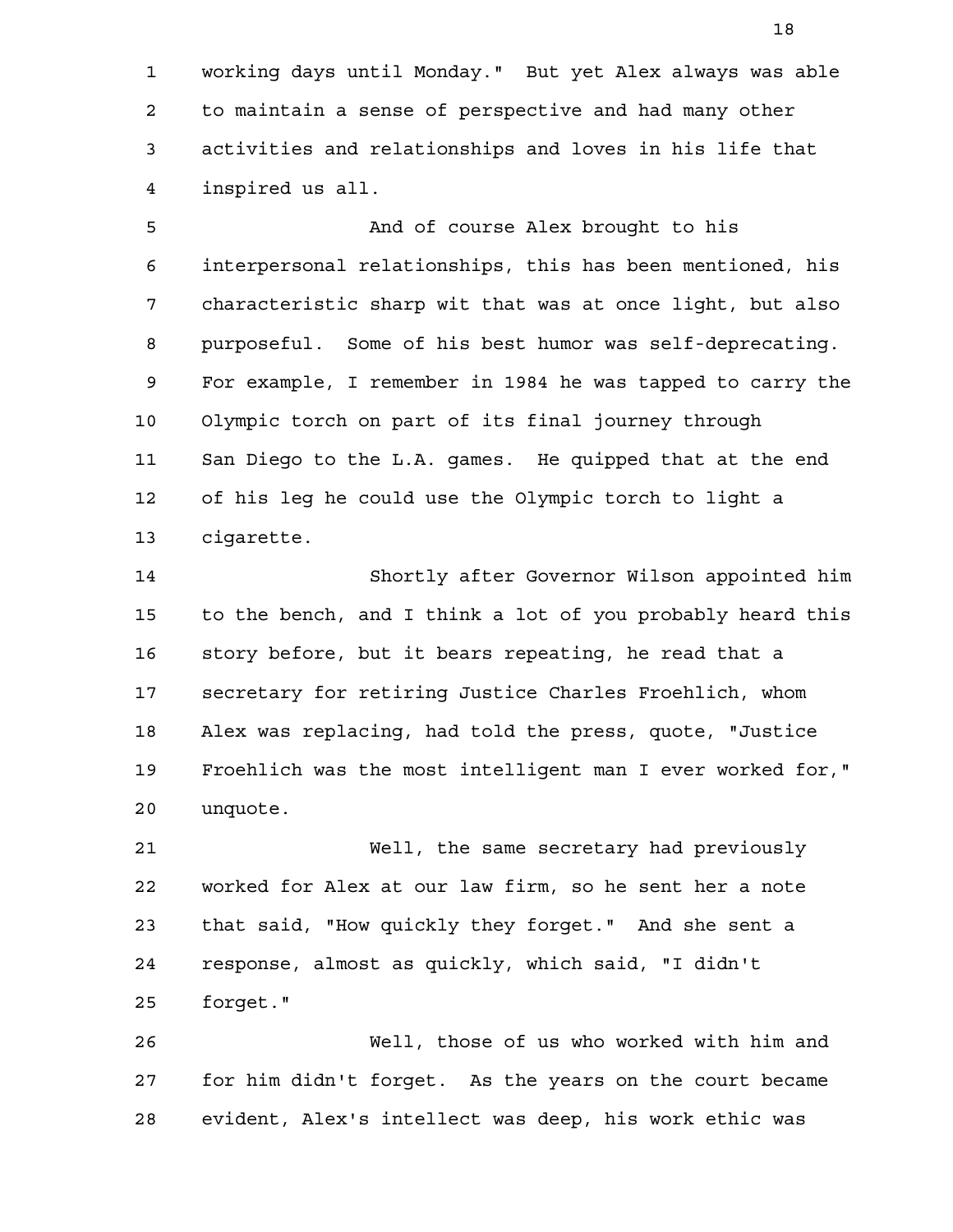legendary, and his appreciation of the law was contagious. If it was hard for us to say good-bye to Alex 21 years ago when he turned over the reigns of the firm to those of us he mentored and nurtured, it is impossible to find the right words now for a final farewell, so the best I can do is to repeat the closing words of the 1995 farewell letter I mentioned, which remains in our conference room on the wall, and remains as true today as they were on the day that "McDonald" was removed from the name of our firm as the first name in our name, and that last line read, quote, "Alex, you will always be first with us." Thank you. PRESIDING JUSTICE MCCONNELL: Thank you very much for those heartfelt comments. It is now my pleasure to introduce the Honorable Judge Charles Gill, whom Alex replaced from time to time when you went on vacation. HONORABLE JUDGE GILL: Yes, he did. Thank you. May it please the Court. Good afternoon. This is going to be hard. I will try. Just as Alex McDonald was my boss, mentor, with the passage of time he became my partner, but most importantly we were friends. When I was hired by McDonald, Hecht & Solberg my office was on the 11th floor of 600 B Street, coincidentally directly across 7th Avenue from the building we are in today. My office was on the east side 1 2 3 4 5 6 7 8 9 10 11 12 13 14 15 16 17 18 19 20 21 22 23 24 25 26 27 28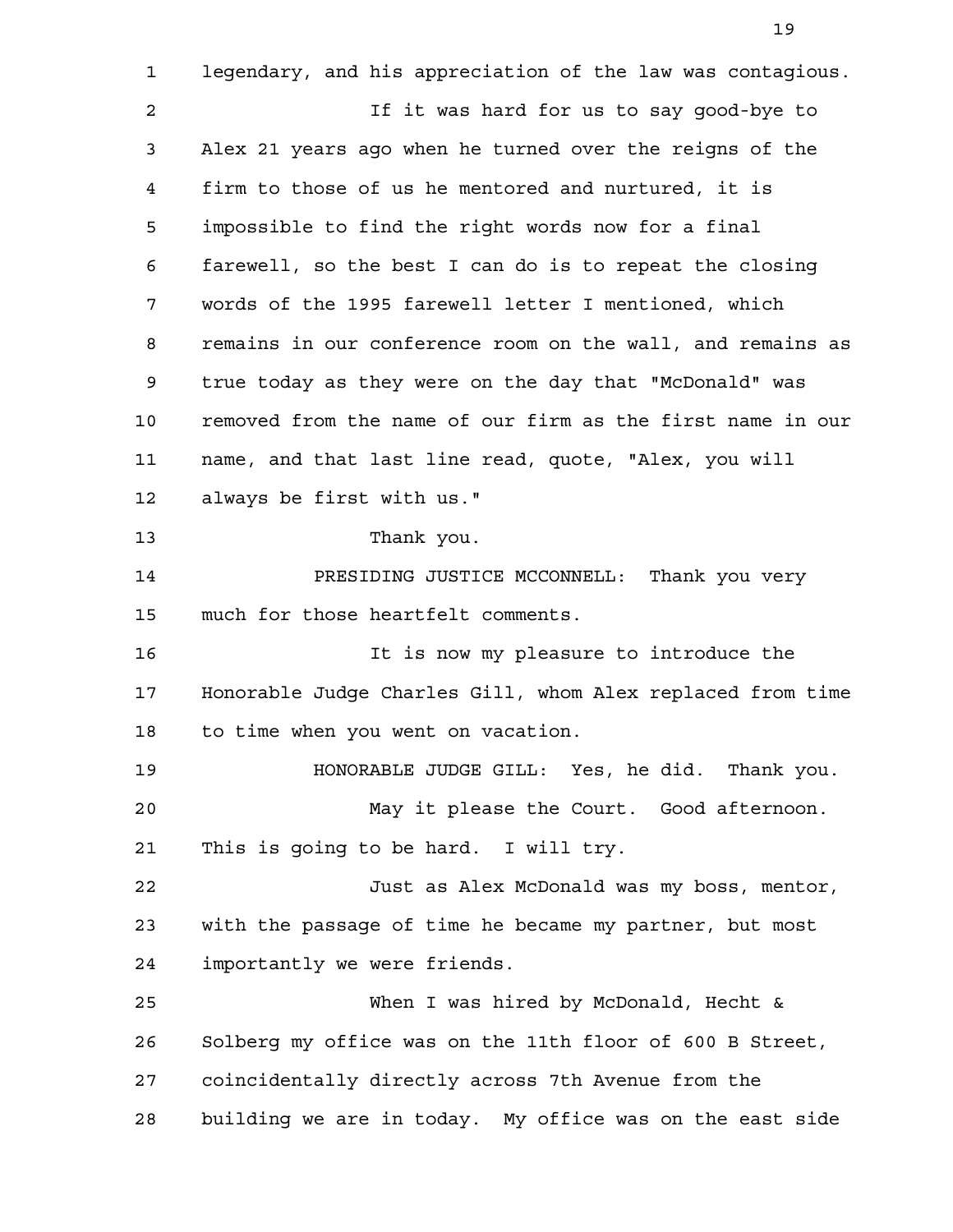of the building and had a tremendous view of the open pit that became Symphony Towers. 1 2

Alex was inquisitive and interested in many things, including construction, probably because of his engineering background. Virtually every day Alex came to my office, cigarette in hand -- it was a different era - walked past my desk and stood at the window to watch the construction. As the newest employee of the firm, I was very anxious having the founding partner stand behind me every day and look out the window. 3 4 5 6 7 8 9 10

Initially there was little conversation, other than pleasantries such as good morning; however, with the time we began to talk about the construction, then other topics, but seldom about work. In the 30 years that I knew Alex it was very apparent that my introduction to Alex was not unique. Alex could frequently be found talking to clerks, secretaries, custodians, security guards, receptionists, and delivery people. Alex generally enjoyed informal interaction with everyday people. 11 12 13 14 15 16 17 18 19 20

Alex enjoyed smoking. I'm convinced one of the reasons he loved smoking was the interaction with individuals trying to bum a cigarette. He frequently shared with me the most creative, but rarely successful, approaches. 21 22 23 24 25

When we went skiing together I always tried to get a room with a balcony so Alex could enjoy his cigarette without having to leave the room. The memory of 26 27 28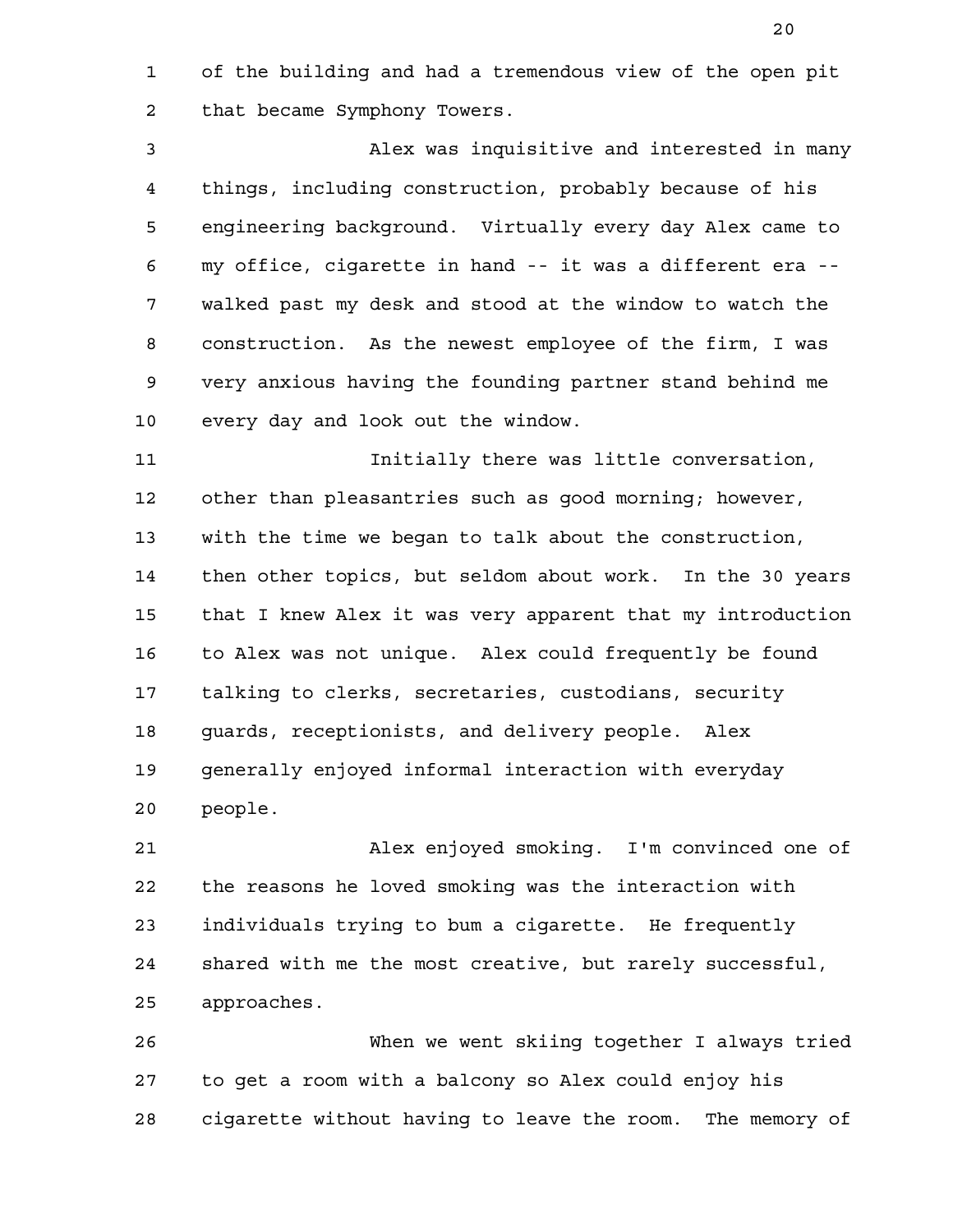Alex standing on a balcony in his PJs, smoking his last cigarette of the day, with the wind howling and the snow falling, will always be with me. 1 2 3

Alex loved wine. The firm had an annual barbecue before a Padres game every summer. As the newest employee I was responsible for the beverages. I was repeatedly told by some of Alex's partners to be sure that there was wine. I love barbecue, and it was incomprehensible to me that someone could drink wine with short ribs and beans, so I got screw top jugs of cheap wine, several different colors, to augment the more appropriate beer, soda, and water. Alex accompanied his ribs with some of the wine and then pronounced that, "Charlie is never again to be responsible for beverages." Our conversations about law evolved through the years, from the intricacies of real property transactions, environmental law, community associations, and development agreements, to the ambiguities of the Penal Code. Alex reveled in the challenge of learning a completely new area of law that was outside of his practical experience. 4 5 6 7 8 9 10 11 12 13 14 15 16 17 18 19 20 21

Alex voluntarily sat as a superior court judge on several different occasions, working with my staff. Everyone, including attorneys, staff, and defendants, loved working with Alex, even though he was always anxious because of his unfounded fear that he would be unable to make the appropriate decisions in the trial court setting. 22 23 24 25 26 27 28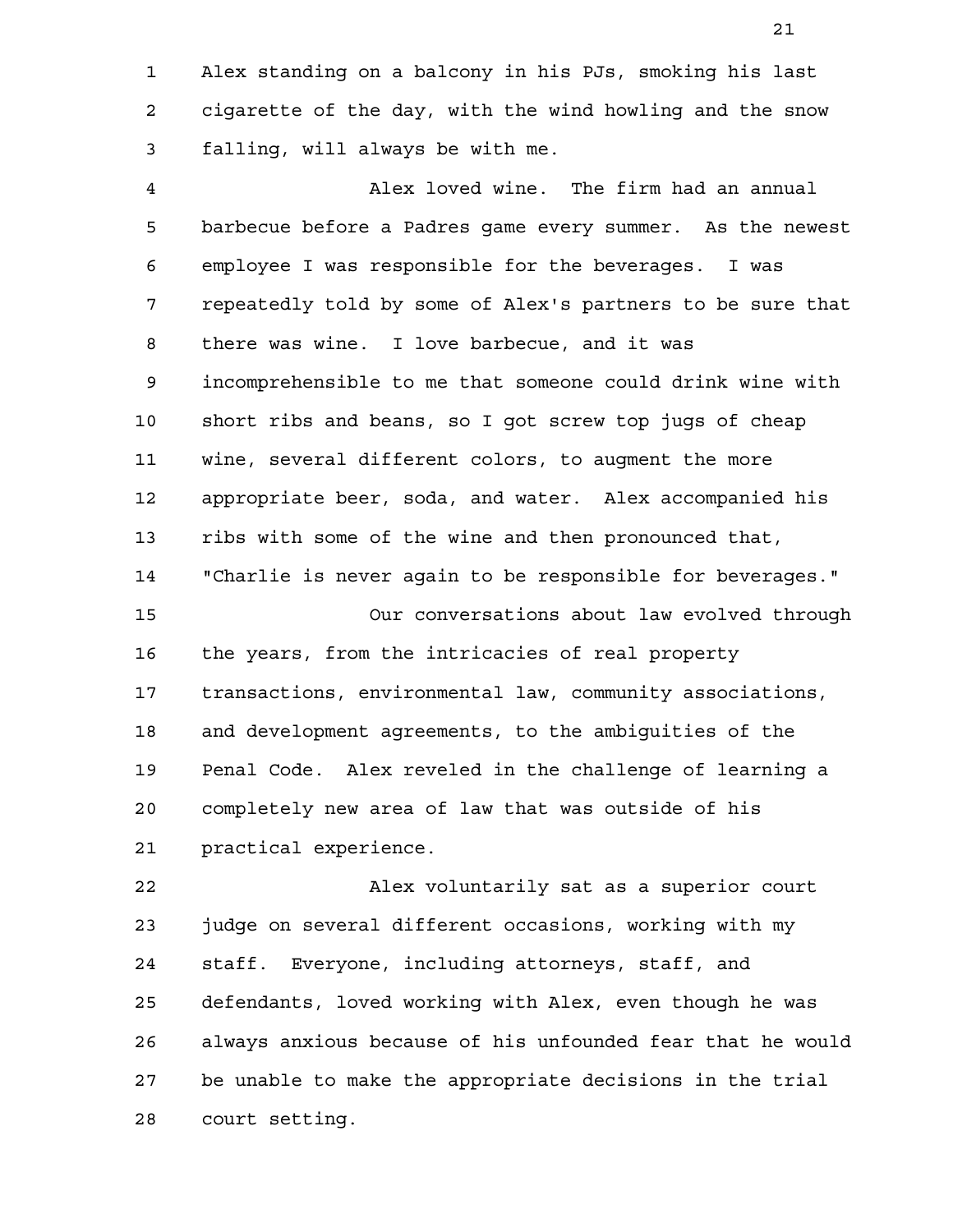Alex was one of those rare people you never wanted to disappoint because of his compassion and interest in you. One time Alex covered a plea bargain court as I sat in the audience, and after taking a defendant's guilty plea, the experienced defense attorney asked that his client be released on his own recognizance pending sentencing four weeks later on the drug charge. Alex granted the request and released the defendant when the sentencing date was set. Alex had arranged his schedule so he would do the sentencing of each of the defendants that had pleaded guilty. I suggested to Alex after the hearing that the defendant was unlikely to appear for sentencing, and that I would not have granted the request. A couple of weeks later the defense attorney told me he had tasked an investigator to find the defendant. When the defendant was still missing the weekend before the sentencing, the defense attorney personally canvassed downtown San Diego and found his client and made sure he was present for the sentencing. Alex, unaware of these extraordinary efforts, was very pleased that his compassion was rewarded rather than his pessimistic friend. Alex always said after these times on the bench how much he enjoyed it because of the interaction with all the different people involved and the variety of 1 2 3 4 5 6 7 8 9 10 11 12 13 14 15 16 17 18 19 20 21 22 23 24 25 26 27

challenges that arose each day. Whenever we talked about

28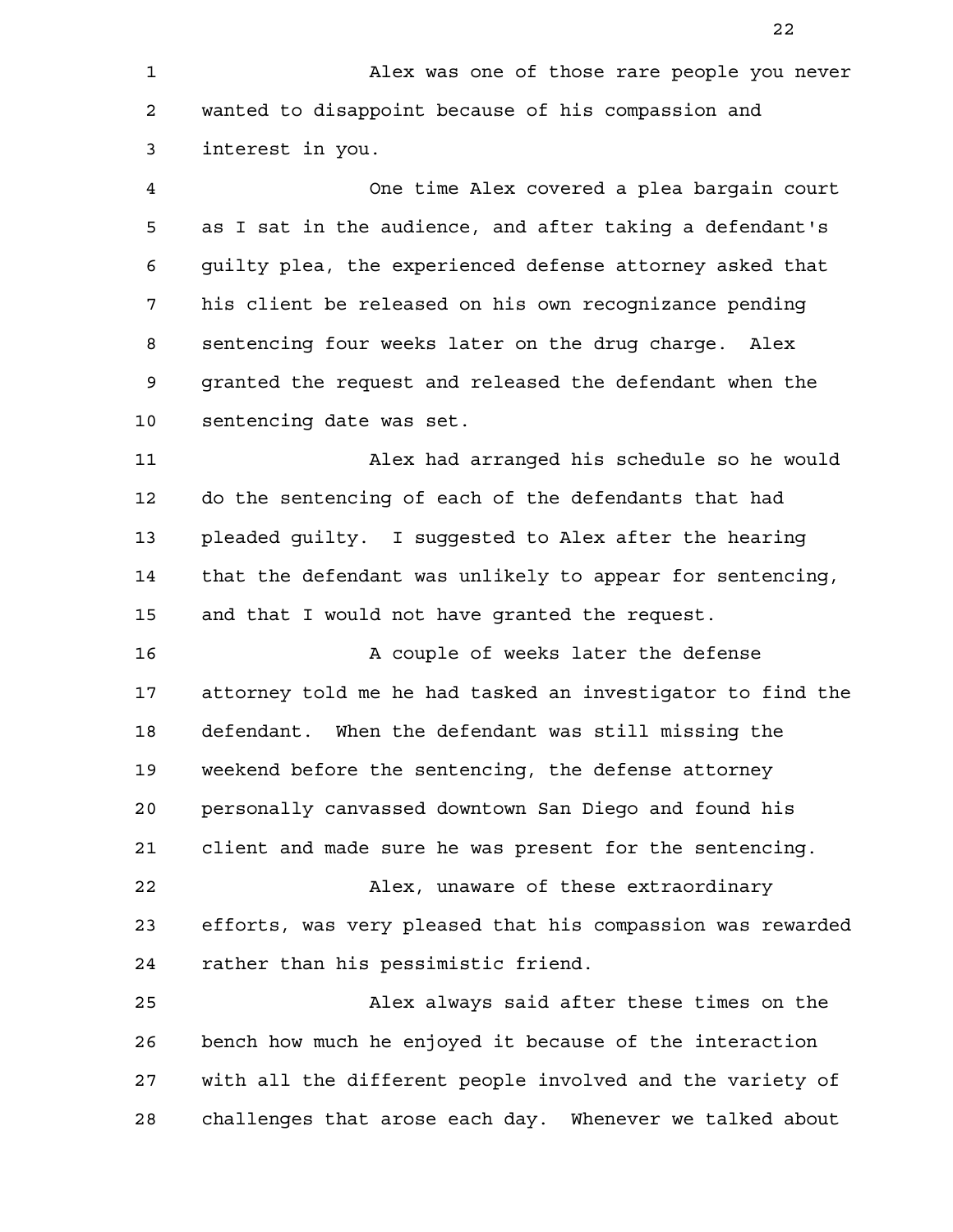these events, he used a phrase that was synonymous with Alex, "I did the best I could." Of course, the reality is that Alex's best, whether we are talking about the law, skiing or parenting, was extraordinarily exemplary. We forged our friendship on the ski slopes. Alex's passion for skiing was built on the simple fact that skiing involved very little ambiguity. It is either right or wrong, and only the skier is responsible for the results. 1 2 3 4 5 6 7 8 9

Alex graduated from high school in Salt Lake City and had skied at Alta, Utah, but was generally prohibited from skiing by his high school basketball coach. On one trip we drove past his former family's home in Salt Lake City, and Alex was surprised and disappointed when he saw his abandoned and derelict high school. 10 11 12 13 14 15 16

We had dinner with a couple of Alex's school friends that had driven several hundred miles just for the chance to spend a couple of hours with him. The fact that Alex's friendships extended over decades, and consequently significant changes, is evidence of his loyalty, interest in others, and recognition by his friends that he was an exceptional man. 17 18 19 20 21 22 23

We shared a common passion for skiing at Taos, New Mexico by taking a week trip every February. Initially it was just the two of us, but a couple more friends joined us after a few years, then Alex invited a son-in-law to join us. I'm not pointing fingers. In 24 25 26 27 28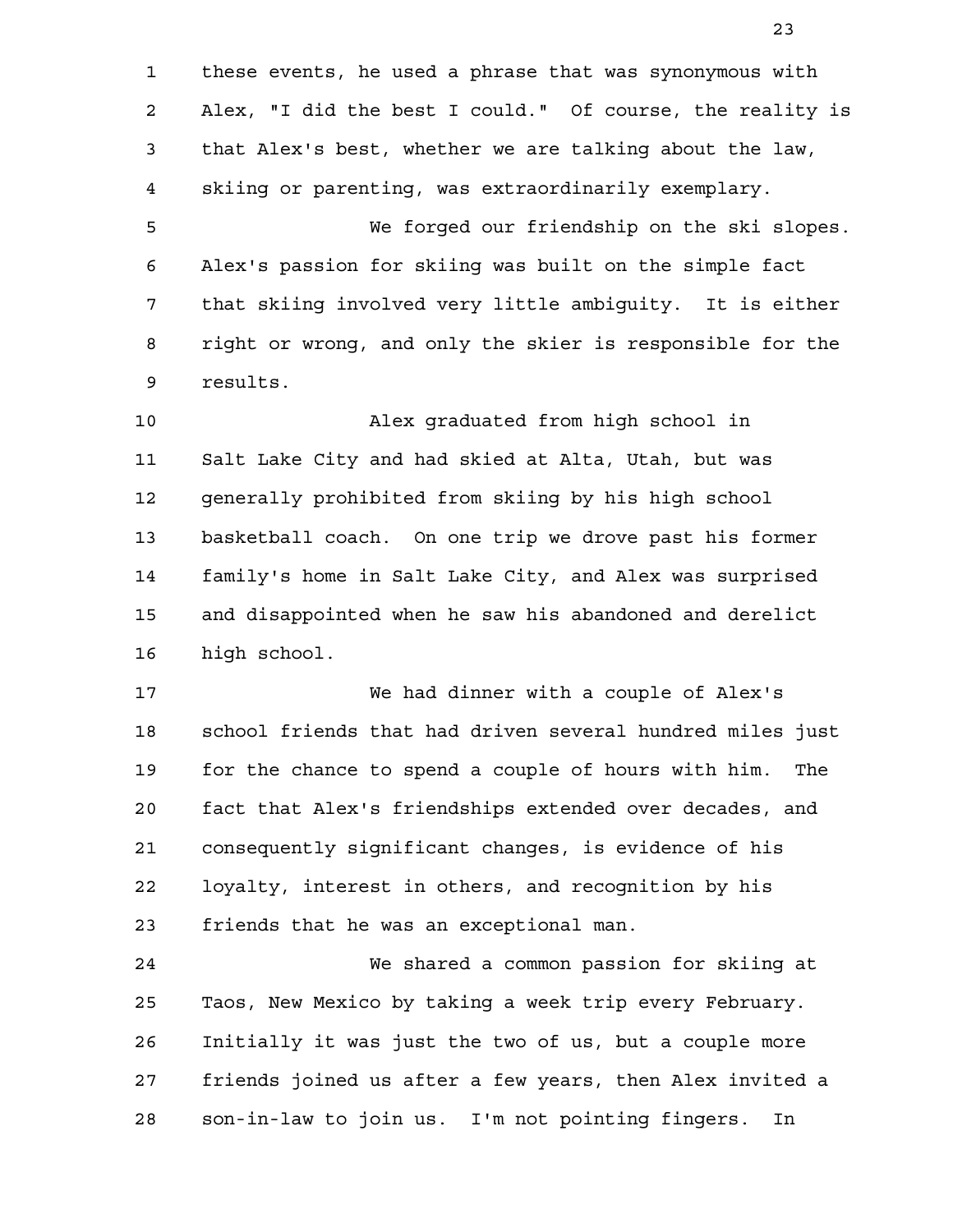addition to the son-in-law -- the addition of the son-in-law ultimately led to the week turning into a McDonald clan reunion, with the addition of his wife Judy, their daughters, their husbands, and the grandkids. Even though the last clan reunion was several years ago, due to the conflicting schedules of kids in college and very successful careers, people in Taos still talk about Alex and the clan. Alex's intellect, wit, and curiosity manifested itself in a number of ways. Alex frequently read books about physics, strength theory, quantum mechanics, and the warping of spacetime. A recurring conversation we had was how difficult it was to understand Steven Hawking's *A Brief History of Time* and why was it a best seller. Alex received some comfort when several years ago an article was published that concluded that *A Brief History of Time* might be the most unfinished book of all times, even though we had each read it at least twice. When anyone asked how he raised such wonderful and successful daughters, Alex always said he didn't know how Judy did it. We occasionally talked about retirement. Alex could never envision his life without the challenge and contentment of work, in his words, of being useful. Through the years our conversations evolved, and over the last year he talked proudly about his grandchildren. He even learned to text so he could 1 2 3 4 5 6 7 8 9 10 11 12 13 14 15 16 17 18 19 20 21 22 23 24 25 26 27 28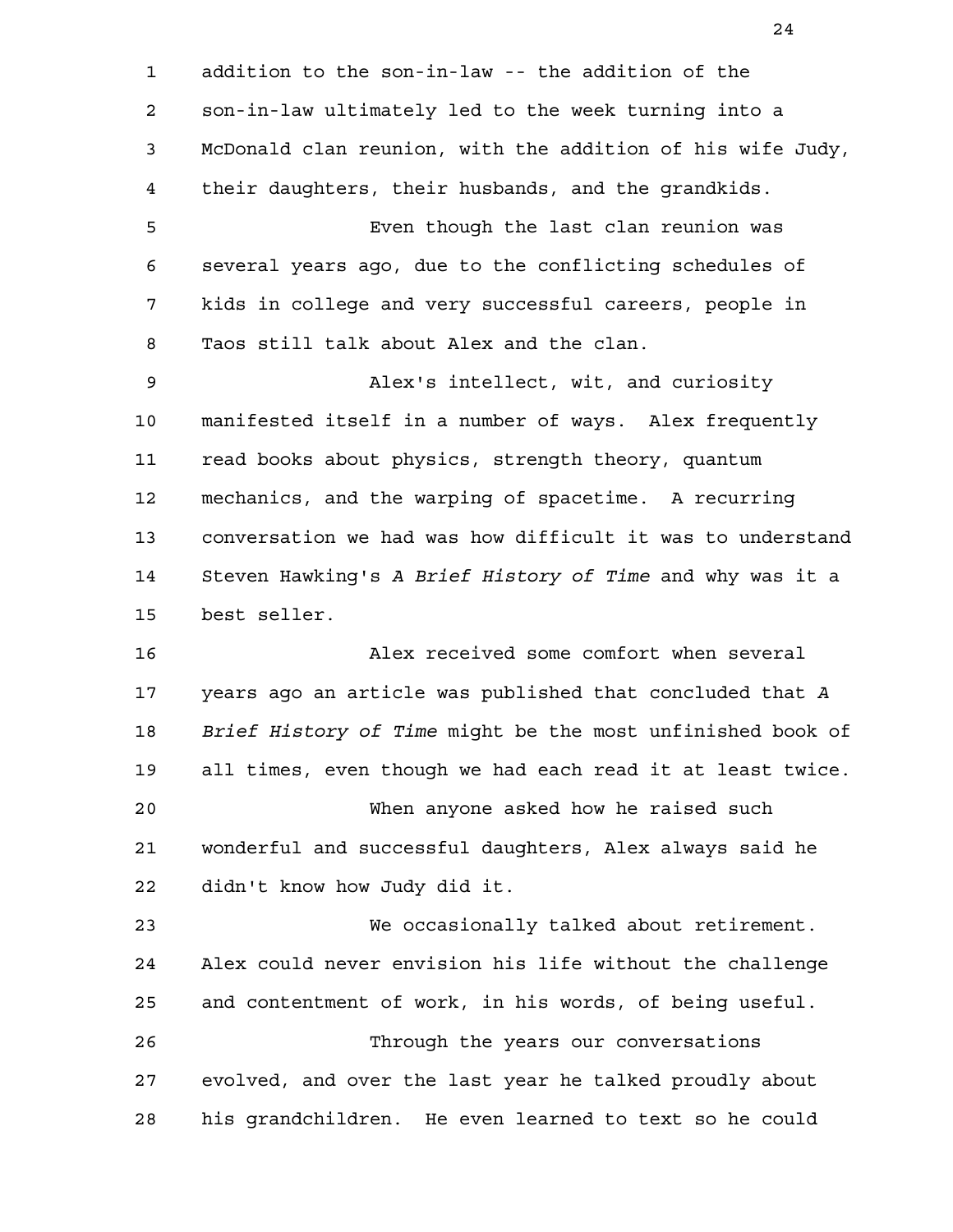receive and respond to his grandkids and his daughters. Alex thought out every answer he ever gave before he spoke in the way it was always worth it. Alex saw the potential in every person he interacted with. He made me a better person, and I believe many others have similar feelings about their interactions with Alex. Alex was my friend, and I miss him terribly, but I know that our collective memories of him will keep him always present in our lives. Thank you for giving me the opportunity to talk about Justice McDonald. PRESIDING JUSTICE MCCONNELL: Thank you very much. It is now my pleasure to introduce Ann Mooney, Alex's daughter. MS. MOONEY: Thank you very much. Well, I asked Charlie when I saw I was speaking after him, I said, "Well, I hope you're going to have them laughing." And so, Charlie, that's really hard to go after. Thanks for your lovely words, but really. The last time I spoke about my father in a courtroom setting was 21 years ago. Many of us have that number etched in our minds. And I remember it vividly, because my daughter Hannah, my oldest daughter, who happens to be my mom and dad's first grandchild, was not -- was maybe about four weeks old. And it was a stage where my husband Brian and I, we're not far from her ever, so of course she had to come to the swearing in ceremony, 1 2 3 4 5 6 7 8 9 10 11 12 13 14 15 16 17 18 19 20 21 22 23 24 25 26 27 28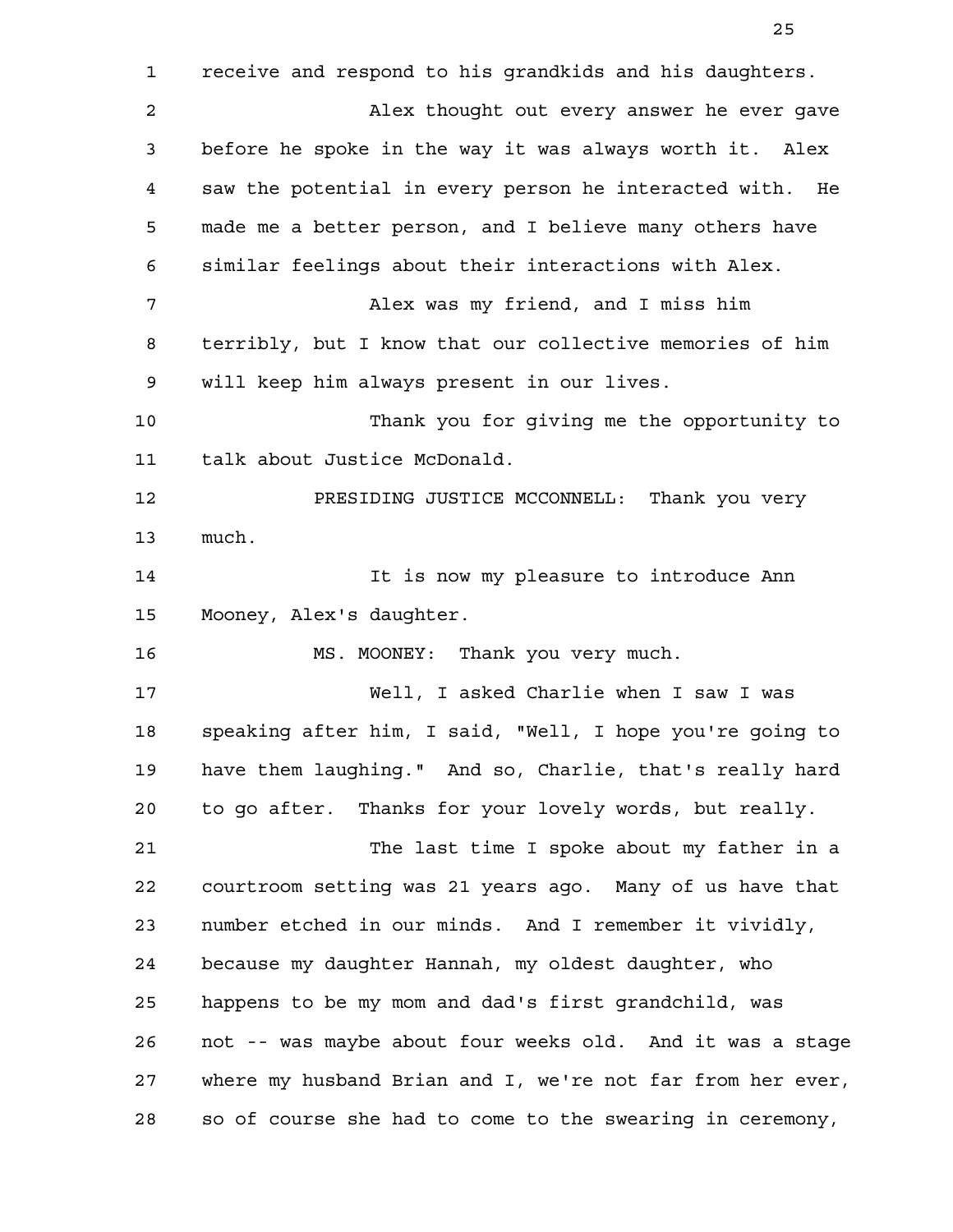where I was asked to speak on behalf of my mom and my three sisters. So we brought her to the ceremony and my husband Brian stood in the far back corner of the courtroom so that if by chance she woke up and started squawking, he could quickly scoot her out of the courtroom. 1 2 3 4 5 6

I also recall John Davies, whose name has been mentioned several times, was not particularly happy about the fact that Brian and I brought four-week-old Hannah to the ceremony, but my dad had no objection to her being there. And I'm happy to say she did not squawk and she lasted through the entire ceremony. 7 8 9 10 11 12

So the purpose of my words 21 years ago was to speak on behalf of my mom Judy and my three sisters Katie and Margie and Liz, and to talk about the attributes of our father that we thought recommended him to become a justice on the Court of Appeal. He hadn't been sworn in yet, and as Governor Wilson and I were just reminiscing before this ceremony began, there was some actual real conversation at that hearing. There was some real questions about whether he was prepared and ready, as happens at those kinds of ceremonies. 13 14 15 16 17 18 19 20 21 22

So I was speaking, after huddling with my family, about what were the qualities of my father that we thought would make him really a great justice. And I thought today it would be helpful to be reminded of what some of those attributes were, I know I had some in my mind, but I thought it would be helpful if I could just 23 24 25 26 27 28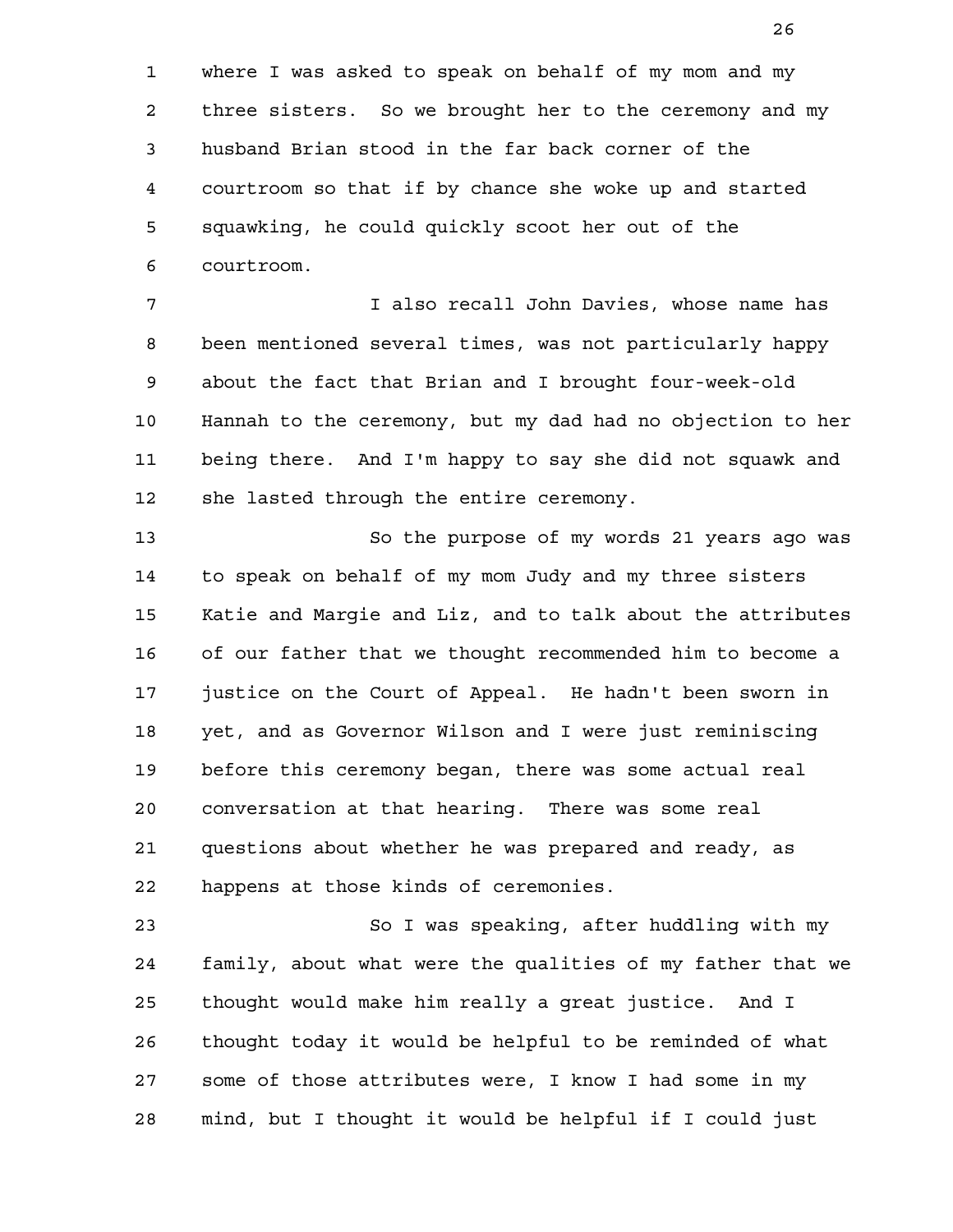see the transcript of that hearing, I could be reminded of those words, so I enlisted Joan, my father's wonderful and beloved judicial assistant, to try and help me get the transcript. And turns out there was no transcript from the hearing, but Joan said, "We're lucky, because they videotaped the entire ceremony." And I said, "Fantastic." She said, "Yes, but that was 21 years ago so it's in a VHS tape in the library somewhere, but I found somebody who found it and they're going to convert it to a DVD for us, and hopefully we'll be able to take a look at it." 1 2 3 4 5 6 7 8 9 10

Well, Joan has been working so hard and she just e-mailed me and left me a voicemail this morning, it is here, but I haven't had a chance to look at it, so I am going to have to go from memory, but thank you, Joan, for all of your efforts. 11 12 13 14 15

So a few of the attributes I do recall talking about briefly at that ceremony was the fact that he was fair, ethical, and honest, words that you've heard from everyone who has spoken here today. He had opinions, and strong ones. And he was not afraid to make a decision. And when we think about it, that's your job, you have to have opinions, you have to make decisions and write opinions, and that was something that he was very good at. 16 17 18 19 20 21 22 23 24

He's an independent thinker. He was not afraid to dissent. I remember that I said that, and I think, wow, that was pression, as Justice McConnell said. And I agree with Governor Wilson, that he probably was as 25 26 27 28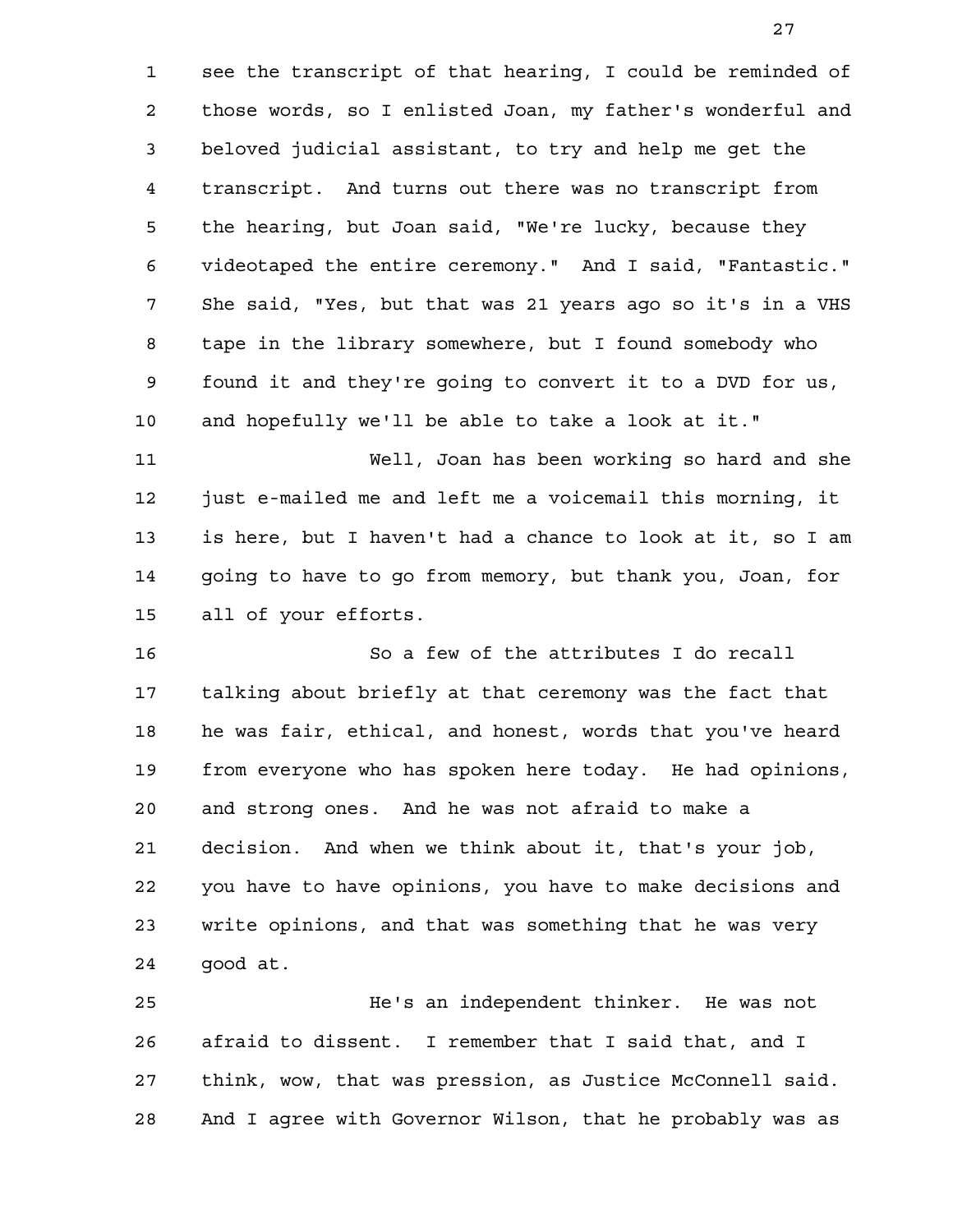proud of some of his dissents as he was of the opinions that he led the panel on. 1 2

And Justice McConnell referenced this wonderful piece that was hanging in my dad's chambers that said, "The Great Dissenters" at the top, and then there were three very distinguished pictures of jurists. There was Oliver Wendell Holmes and Stanley Mosk and Alex McDonald. And he was so -- he was -- he just loved that. And I believe the court staff actually gave him that piece, and it was wonderful and it was hanging prominently in his chambers. 3 4 5 6 7 8 9 10 11

Another attribute that I think has also been mentioned several times was that he was incredibly hard working. I mean, growing up, I think, Jerry, you mentioned that he worked Saturdays. I recall when we were really young, he worked six days a week, all day Saturday and then half a day Sunday, but he'd make sure that he was home for Sunday night dinner, but he was always working, and he worked hard at the court as well. 12 13 14 15 16 17 18 19

He was a firm believer that if there were -- anybody was needed to be there, if anybody of the staff at the court needed to be here working, that it was important that he be here as well. 20 21 22 23

And then finally I recall saying that he was humble. He was confident in his intelligence and in his judgment, but he never viewed himself to be above or more important than anyone else. 24 25 26 27

So that's what I recall about my words 21 28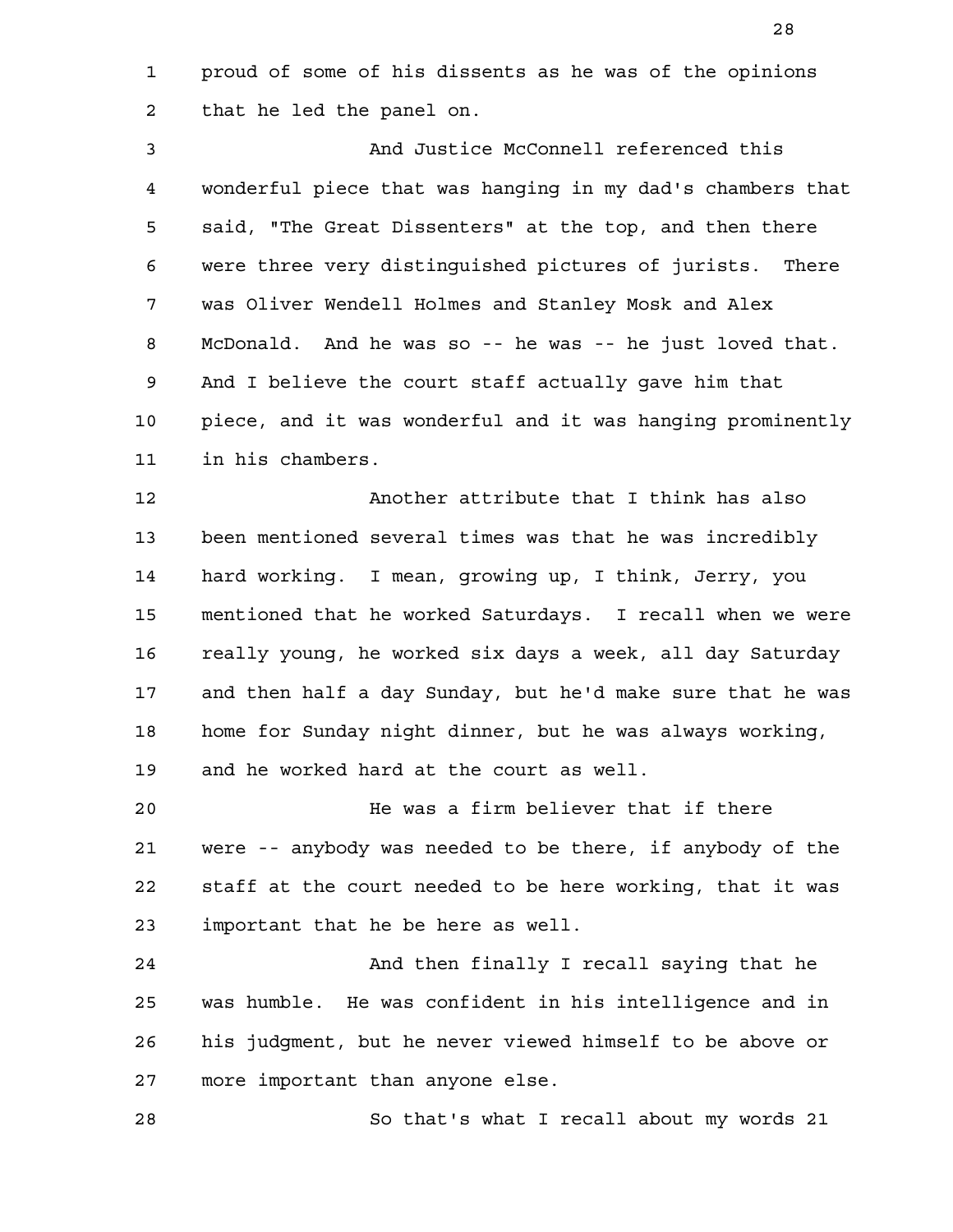years ago, and I'm here today, not to recommend him, because he's already given us wonderful service, but rather to help in the celebration of him. And, Justice McConnell, thank you so much for including our extended family. We've got at least four rows of extended family members here. And you also encouraged us to invite some of our closest friends and colleagues. And obviously this room is absolutely full, and we are so, so appreciative of all of you being here. But I also understand, as you noted, Justice McConnell, that part of this celebration was really for the court staff, who worked so hard with my dad. You all spent more of your -- of his non sleeping hours with him in the last 21 years than any of us did, and I think you were very lucky in that, as he was gracious, he was humane, people have consistently said he was funny. He was all of those wonderful things. But I also just want to share with you that he wasn't an easy man to work with all the time. I know that, being one of his daughters, but also I had the pleasure of actually working for what was then McDonald, Hecht & Solberg. I had a couple summer jobs there, and I also spent the whole year working in that office between my college -- I graduated from college and when I went off to law school. And it was a wonderful year for me and I learned an incredible amount. Luckily for me I was not assigned to work 1 2 3 4 5 6 7 8 9 10 11 12 13 14 15 16 17 18 19 20 21 22 23 24 25 26 27

with my dad. I only had to do that intermittently. I

28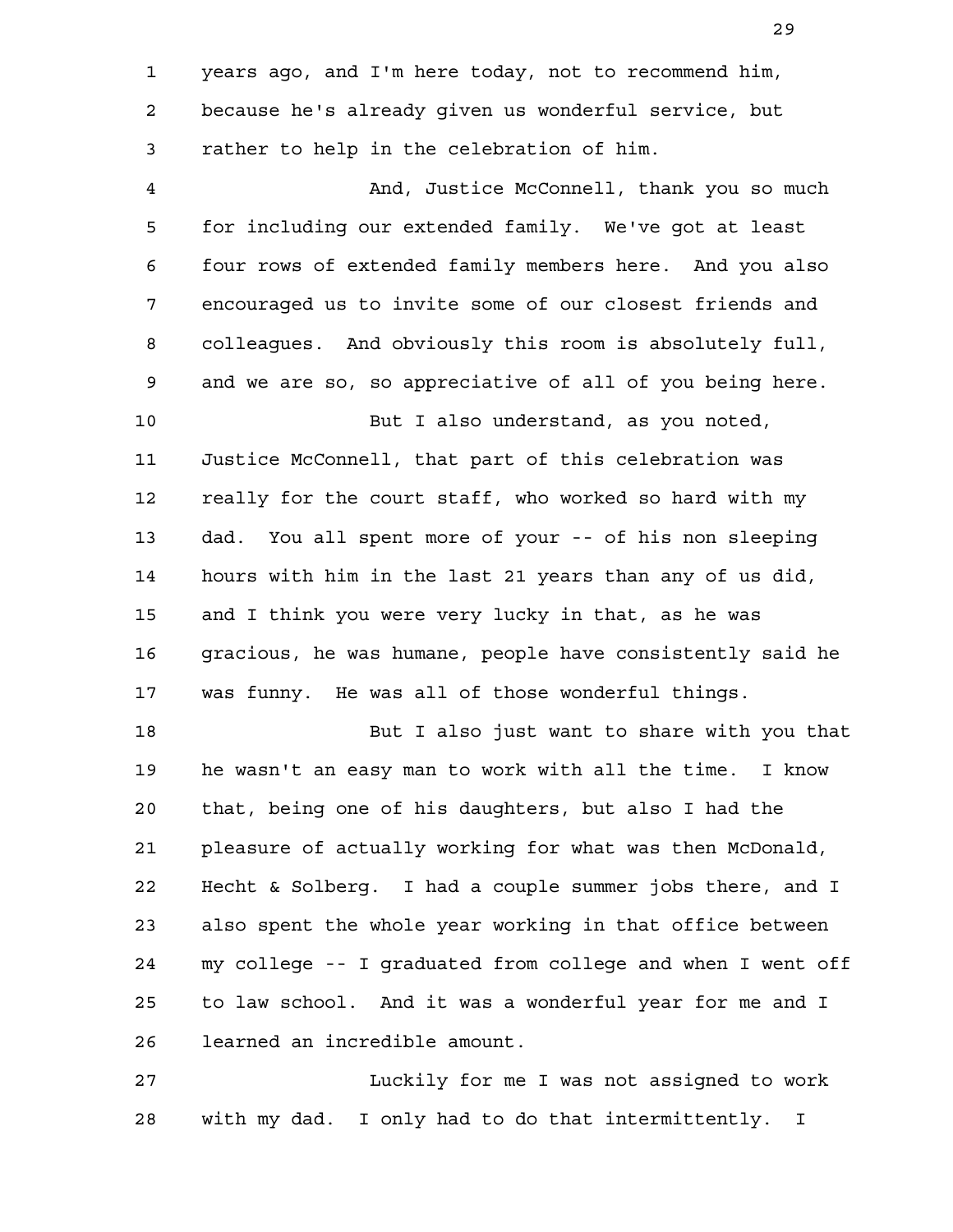think I spent three weeks, actually, Jerry, working as your secretary, and I remember that fondly. But I know what it's like to work with him. 1 2 3

And I'll tell you a few things, and one that Justice McConnell already mentioned, and that is he had a really aggressive red pen, he really did. Steve and Greg and Joan and Marsha, I know you know this as well, writing opinions for him. He -- you know, he really worked relentlessly to communicate clearly and particularly to communicate precisely in his writing. And so for those who had to write for him, that could be challenging at times, or people who provided their own writing, who were revising his writing, saw that red pen frequently. 4 5 6 7 8 9 10 11 12 13 14

He was also really a word person, and kind of a grammar fanatic. I brought one of his favorite books. This may be -- I'll call it his bible, because he wasn't a particularly religious man. And the book is called *Woe is I: The Grammarphobe's Guide to Better English in Plain English*. 15 16 17 18 19 20

When we visited his chambers a week or so ago, we wandered in and this book was sitting right on top of an open dictionary, which was right on top, I think, of his large copy of the California Codes, and right in front of -- right in front of his chair. And he was just a person who really cared a lot about how people used their language, and he was sort of demanding in those who communicated with him. 21 22 23 24 25 26 27 28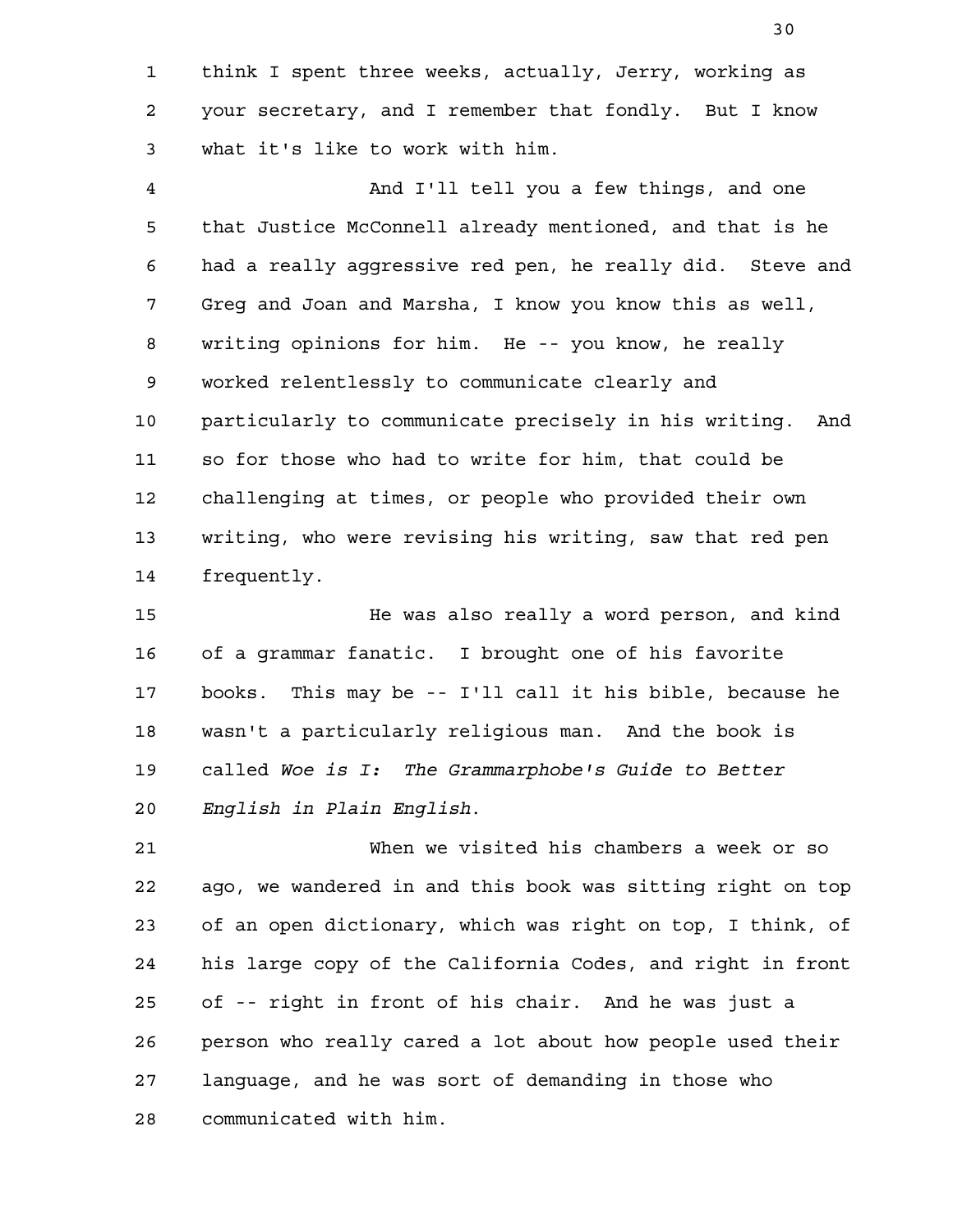He did have a large dictionary on his desk, but if you have been to 5289 in Kensington, there is also a hardback dictionary sitting right on the wine bar, underneath the cabinet of wine glasses, that are often used at that house, and that book remains there today, so he was never without a dictionary. 6 7 8 9 10 11

He was a perfectionist, I think. He certainly expected that in his own work, and he strove, I think, to have other people who were working with him have sort of really the same level of quality of work. 12 13 14 15

And he was not, and this is one thing that made it not so easy sometimes, is that he was not unwilling to share his disappointment if in fact you weren't quite striving to the level that he thought you might achieve. 16 17 18 19 20

I do remember being very anxious about actually revising his work or typing up a letter for him and then walking into his office and placing it on his desk, because there was a really good chance he would - at some point during the day you would find it right back on your own desk, having sort of made a mistake, and whether it was a typo or whether you didn't understand his writing or whether you didn't understand what you were 21 22 23 24 25 26 27 28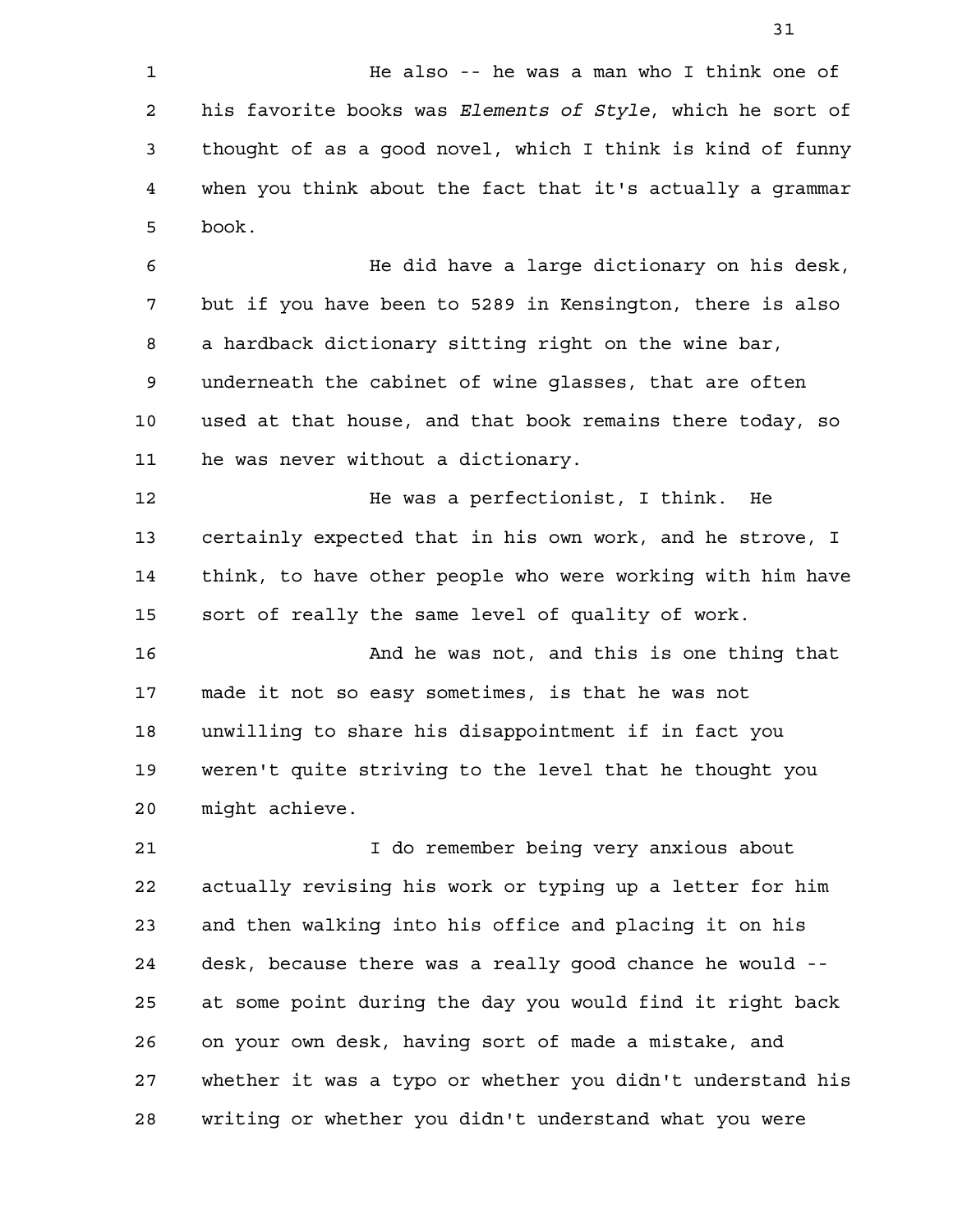doing, not really clear which was worse in his mind, because you needed to be really, really careful about what you were doing. 1 2 3

I also have one memory of an experience while I was working for McDonald Hecht that I think I wouldn't describe his reaction as disappointment, I think it was anger, actually, and you'll understand when I tell you why. 4 5 6 7 8

I was actually working in the mailroom one day, and I'm not sure, somebody was -- somebody was missing and unable to do some of my dad's work, so he brought in two packages, two sets of documents that he asked me to mail to two different clients of the firm. And I thought, well, I graduated from college, I think I can do this, and so I bundled them up and sent them off. And I think it was two days later that my dad marched to my desk with really not -- greater than disappointment on his face, when he said he had just gotten a call from one of the clients who thanked him for sending and advising about another developer client's development plans, because I had managed to put the documents in the wrong envelopes and sent them off to the 9 10 11 12 13 14 15 16 17 18 19 20 21 22

wrong clients. 23

Now in my role at the firm, I see some of my partners here and some of my good friends at the firm, they know my current role at the firm is a risk management role, and I counsel the lawyers at the firm who make mistakes and I help people work through these things, so I 24 25 26 27 28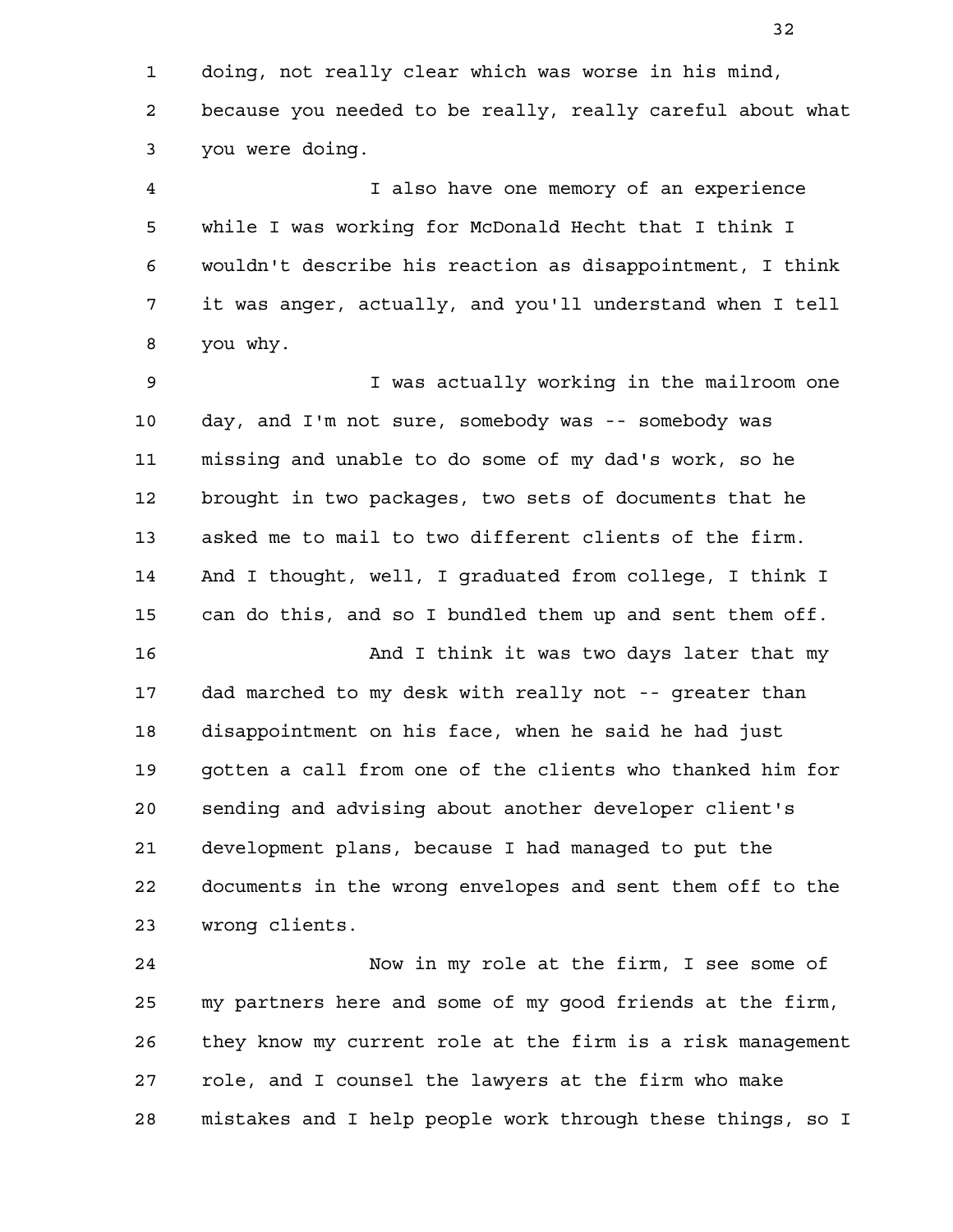do understand now that what I did probably constituted a breach of the firm's duty of confidentiality and also maybe waiver of the attorney/client privilege, I'm not sure, but certainly it was embarrassing and did not make my dad happy. 1 2 3 4 5

But his dedication to excellent client service when he was practicing, and his commitment to making the right decisions and to writing precisely, you know, made him a great lawyer and a great judge. And he was a wonderful mentor for those who had the opportunity to work with him. And he was also so much about the team. It was his close team in chambers, the lawyers who worked with him, and Joan, for so many years, but it was really everyone at the court staff, everybody who made the workings of the court happen. He so valued all of the contributions of everyone who worked at the court. 6 7 8 9 10 11 12 13 14 15 16

So I feel incredibly lucky to be one of his daughters, and certainly also to have had the opportunity to work with him at the law firm. I learned a lot from him, and I'm sure, and I've heard this also echoed in the other words of folks here, people were happy to have had the opportunity to really spend time with him and to learn from him. 17 18 19 20 21 22 23

So thank you, all of you, so much from the entire extended McDonald family for allowing us to participate in this special session. It means so very much to us. And thanks for 21 years of being so supportive of him here. 24 25 26 27 28